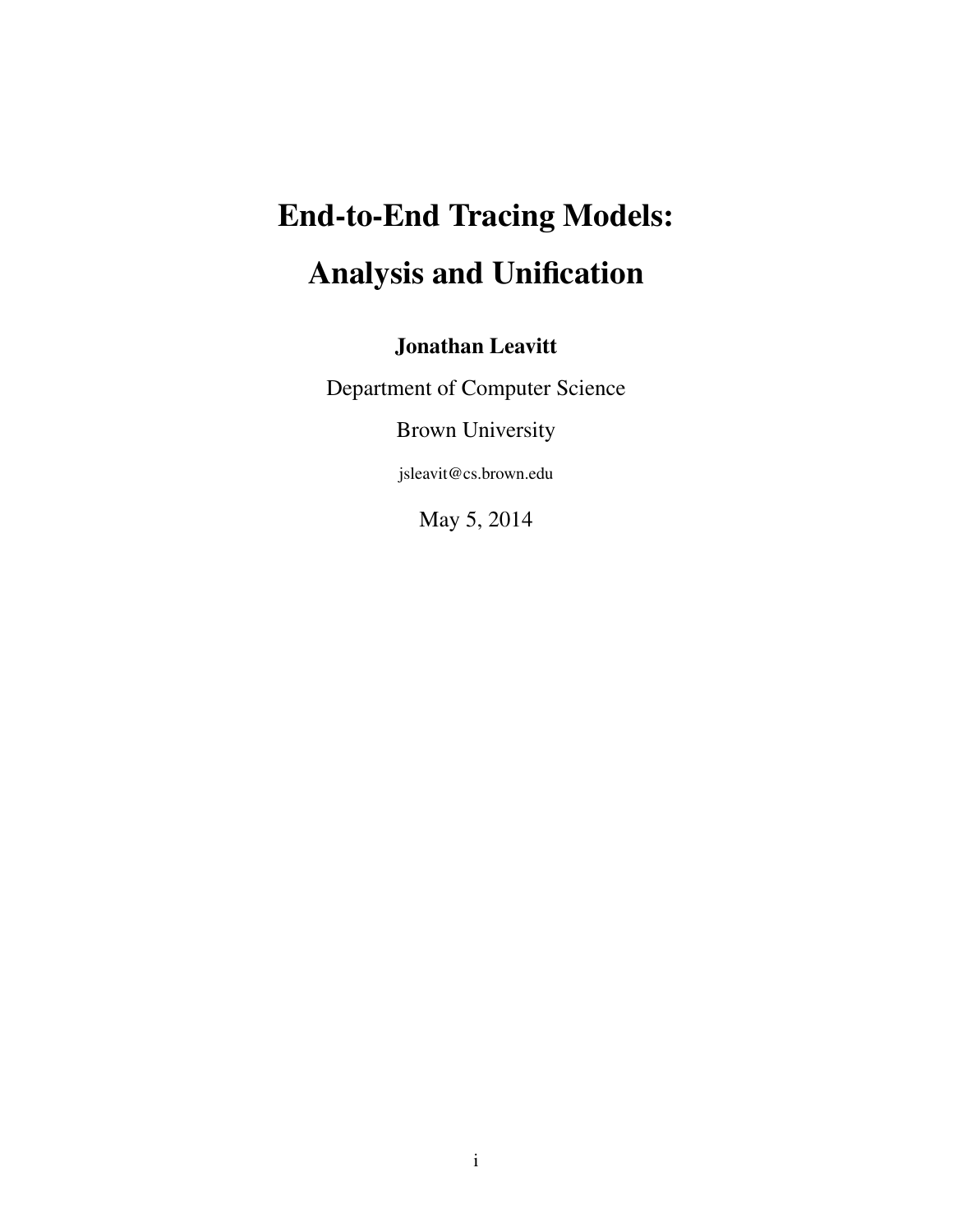#### Abstract

Many applications today require distributed systems to store and process massive amounts of data. The complexity of these applications grows as the systems running them become more complex, and as the applications require more systems in order to run. End-to-end tracing is the process of following a request through the network of machines running one or more distributed systems in order to aid in the maintenance, debugging, and optimization of the systems. We will analyze the two primary models used for end-to-end tracing systems, the span model and the event model. We will show that spans are the less powerful model through a formal proof and a practical implementation of the proof, as well as discuss the consequences of using the span model. We will finish by proposing a joint model that incorporates both spans and events.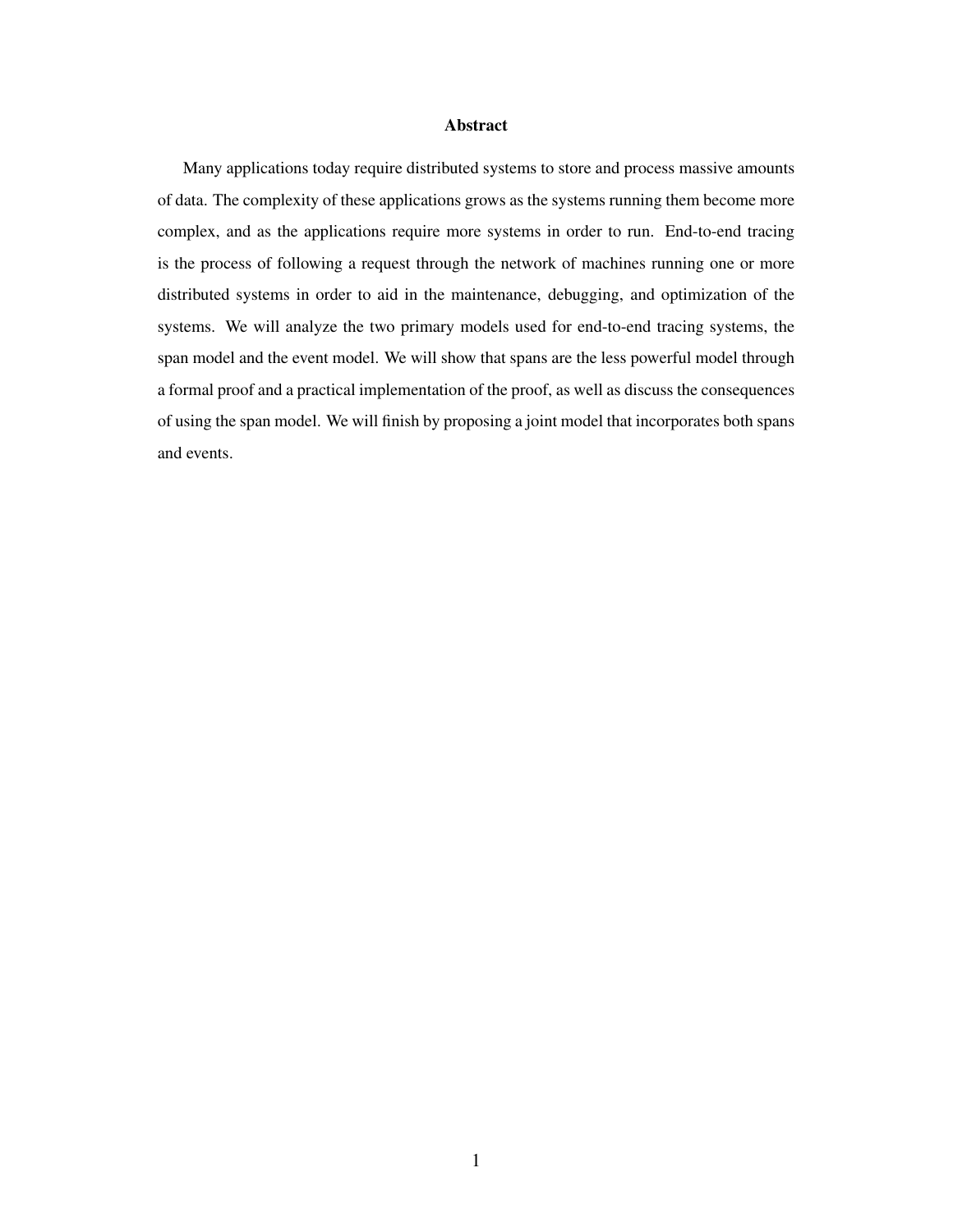## **Contents**

| $\mathbf{1}$            | <b>Introduction</b>   |                                                             | 3                |
|-------------------------|-----------------------|-------------------------------------------------------------|------------------|
|                         | 1.1                   |                                                             | 3                |
| $\boldsymbol{2}$        | <b>Tracing Models</b> |                                                             |                  |
|                         | 2.1                   |                                                             | 5                |
|                         | 2.2                   |                                                             | 8                |
| 3                       |                       | The Span Model Is Less Powerful Than The Event Model        | $\boldsymbol{9}$ |
|                         | 3.1                   | Proof That Events Are Fully Expressive And Spans Are Not    | 9                |
|                         | 3.2                   | Proof By Reduction That Events Are More Powerful Than Spans | 11               |
|                         |                       | 3.2.1                                                       | 11               |
|                         |                       | 3.2.2                                                       | 14               |
| $\overline{\mathbf{4}}$ |                       | <b>Unification</b>                                          | 17               |
|                         | 4.1                   |                                                             | 17               |
|                         | 4.2                   |                                                             | 20               |
|                         |                       | 4.2.1                                                       | 20               |
|                         | 4.3                   |                                                             | 21               |
|                         |                       | 4.3.1                                                       | 21               |
|                         |                       | 4.3.2                                                       | 23               |
| 5                       |                       | Conclusion                                                  | 23               |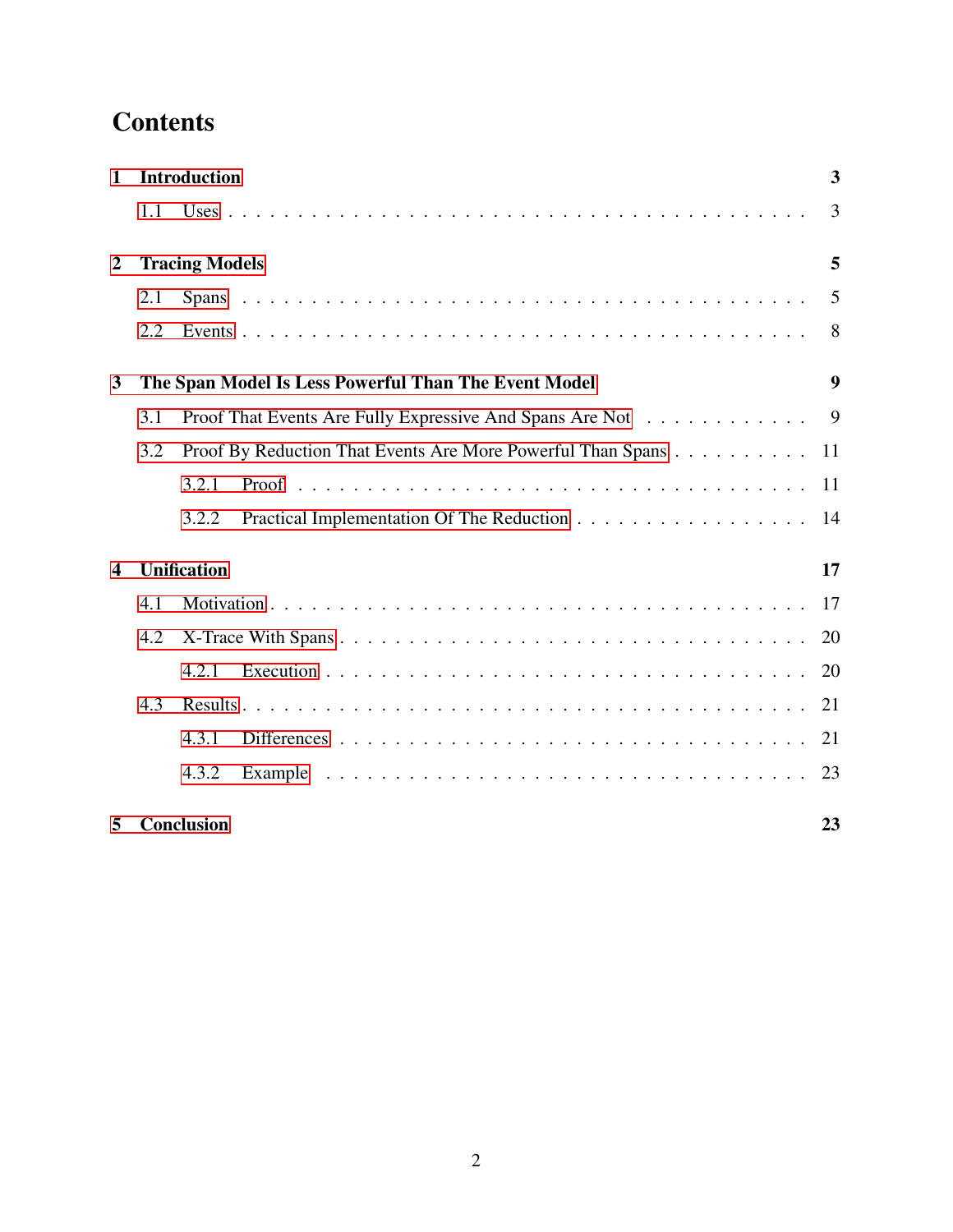

<span id="page-3-2"></span>Figure 1: Simple depiction of the path taken through a system to service a request requiring multiple processes' cooperation (each lettered node in the graph represents a process in the system). Taken from [\[8\]](#page-27-0).

## <span id="page-3-0"></span>1 Introduction

Many distributed systems have been created in recent years to store and process massive amounts of data. These systems are extremely complex and require the careful coordination of several processes<sup>[1](#page-0-0)</sup> to accomplish even simple tasks. Applications often rely on more than one of these systems, considerably increasing the complexity. End-to-end tracing is the process of following a particular request through this network of processes in order to gain more understanding into how the system works and what may be going wrong, specifically with respect to the causal relationships among different events and processes. The image in Figure [1,](#page-3-2) taken from Google's Dapper paper [\[8\]](#page-27-0), provides a high level illustration of the type of information we seek when tracing distributed systems. The trace being displayed is of a simple web request from a user that requires communication to multiple backend systems in order to service the request.

#### <span id="page-3-1"></span>1.1 Uses

End-to-end tracing information is useful for debugging these systems because it provides an important axis of logging information that transcends the standard logging done by each process. In addition to viewing logging information through the standard process and time axes, tracing provides a third axis based on requests. The ability to see exactly which processes were involved in servicing a particular request, as well as the causal relationships among those processes, is invaluable in maintaining, debugging, and improving these systems.

<sup>&</sup>lt;sup>1</sup>Note that these processes may be on the same machine or span across multiple machines.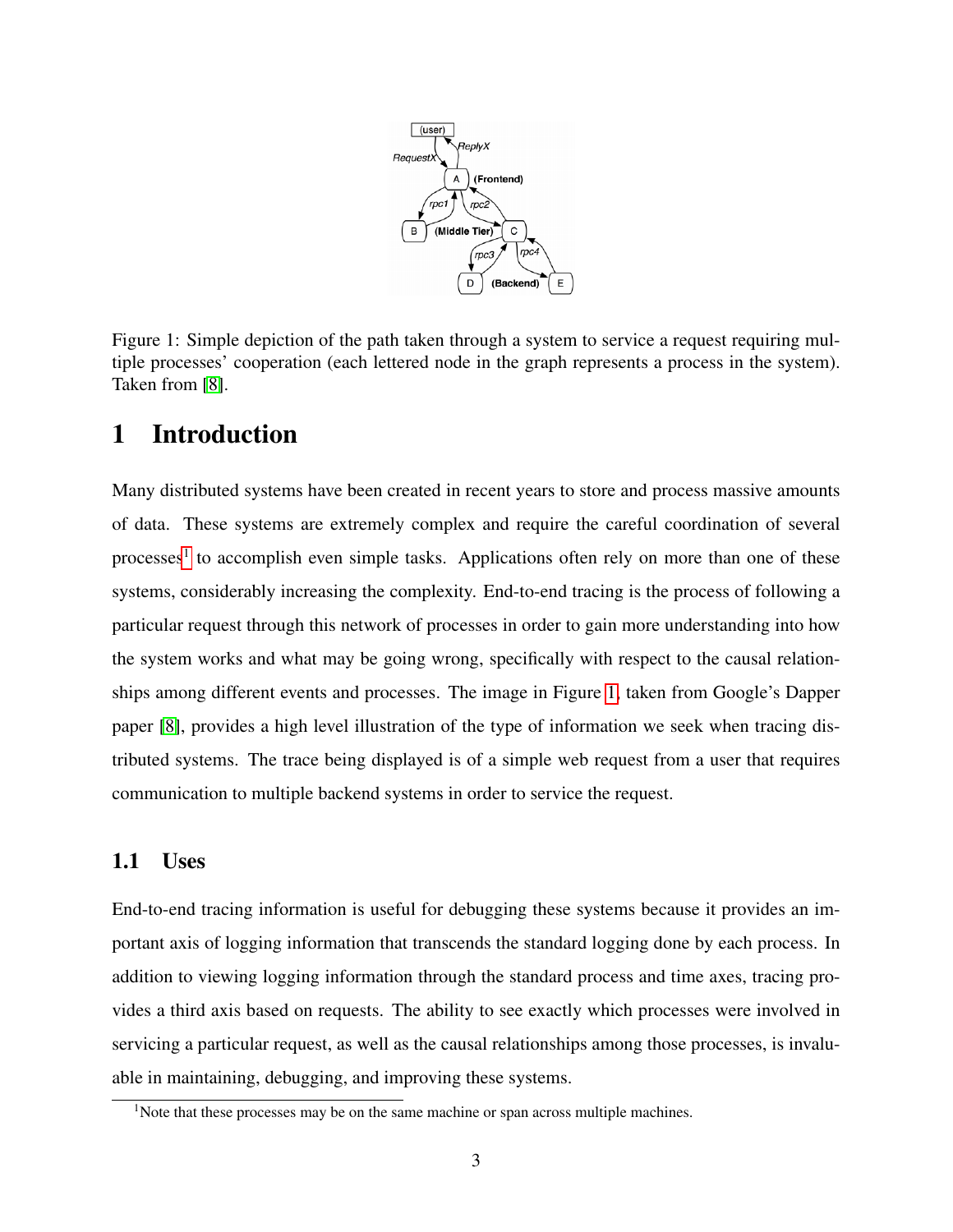

<span id="page-4-0"></span>Figure 2: A trace of an HDFS put operation created with HTrace (from HDFS-5275 [\[2\]](#page-27-1)).

Additionally, end-to-end request tracing can be very useful for profiling and improving performance of distributed systems. With a set of trace information for a system, one can see exactly how much time the system is spending on various types of tasks and optimize appropriately. See Figure [2](#page-4-0) for a trace of a put request in a Hadoop Distributed Filesystem (HDFS) cluster created using HTrace [\[3\]](#page-27-2) and visualized using Zipkin's [\[9\]](#page-27-3) visualization tools; the image itself is taken from HDFS-5274 [\[2\]](#page-27-1).

With end-to-end tracing, damage control and preemptive performance tuning on one's cluster is significantly simplified. In lieu of GREP'ing log files in order to find anomalous behavior, one can simply inspect visualizations of traces for faulty executions to find the problem. For example, consider HBase, the column-oriented distributed database built on HDFS. An important part of correctly configuring an HBase cluster is choosing a proper row-key schema. Rows in HBase are sorted by their row-keys. Row-keys that are lexicographically close are kept physically close in the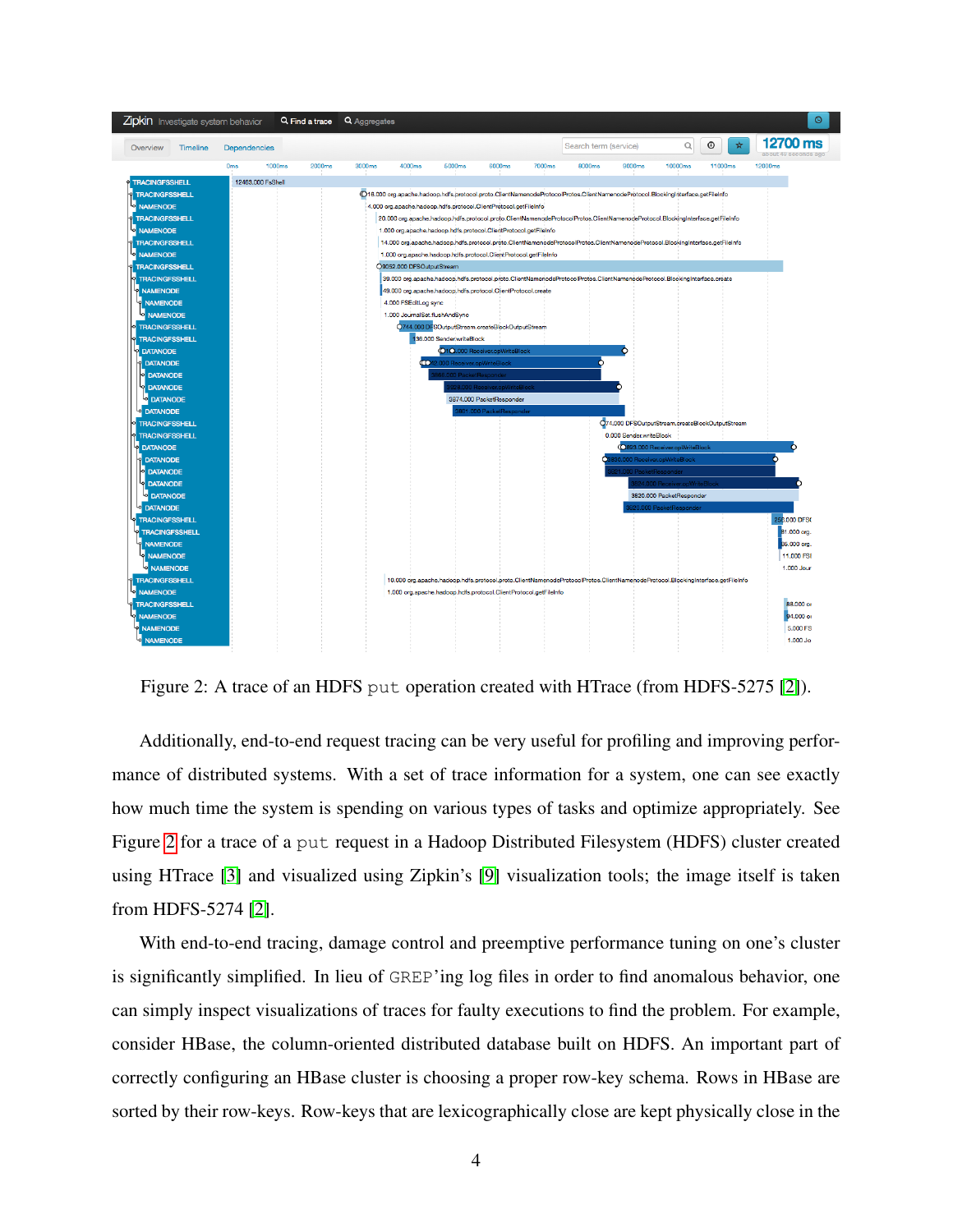cluster. If the row-key schema is poorly chosen, too many requests might be routed to a particular machine which could become overloaded. While standard machine monitoring would detect an overloaded machine in the cluster, it would only detect it once the machine is already overloaded. With end-to-end tracing in the same situation, automated tools could analyze the tracing data and see that a proportionally high percentage of requests are being routed through one machine and suggest that perhaps the row-key scheme was poorly designed.

A very important feature of any tracing library is the ability to trace both within a system and across systems. The more tracing coverage that exists across systems, the fewer 'black holes' there are in the information collected, and the more useful the information becomes. It would thus be beneficial to create or standardize one primary tracing model and library that would easily allow the coalescence of tracing information collected from many different systems.

### <span id="page-5-0"></span>2 Tracing Models

There are many tracing implementations, including Dapper [\[8\]](#page-27-0), HTrace [\[3\]](#page-27-2), X-Trace [\[5\]](#page-27-4), Accumulo's Cloudtrace [\[1\]](#page-27-5), and Zipkin [\[9\]](#page-27-3). These libraries represent tracing information with different models, and provide different APIs to the developer trying to instrument a system. HTrace and Zipkin follow the model introduced in Dapper and represent the distributed computation as a tree of *spans*, while X-Trace uses a model of logging a graph of *events*.

#### <span id="page-5-1"></span>2.1 Spans

The span model was first introduced by Google [\[8\]](#page-27-0), and has since found a fairly good mindshare, with HTrace, Zipkin, and Cloudtrace all using the span model as the basis for their end-to-end tracing systems.

The span model represents a computation as a collection of spans, each of which represents a chunk of work in the computation. Because spans represent an interval of time in the computation, they require a start and an end time. Additionally, each span has information on which other span in the trace started it, representing the causality in the system. If SpanA started SpanB, SpanA is called the parent of SpanB. In most systems, each span knows the identity of its parent with a field storing the unique identifier of its parent.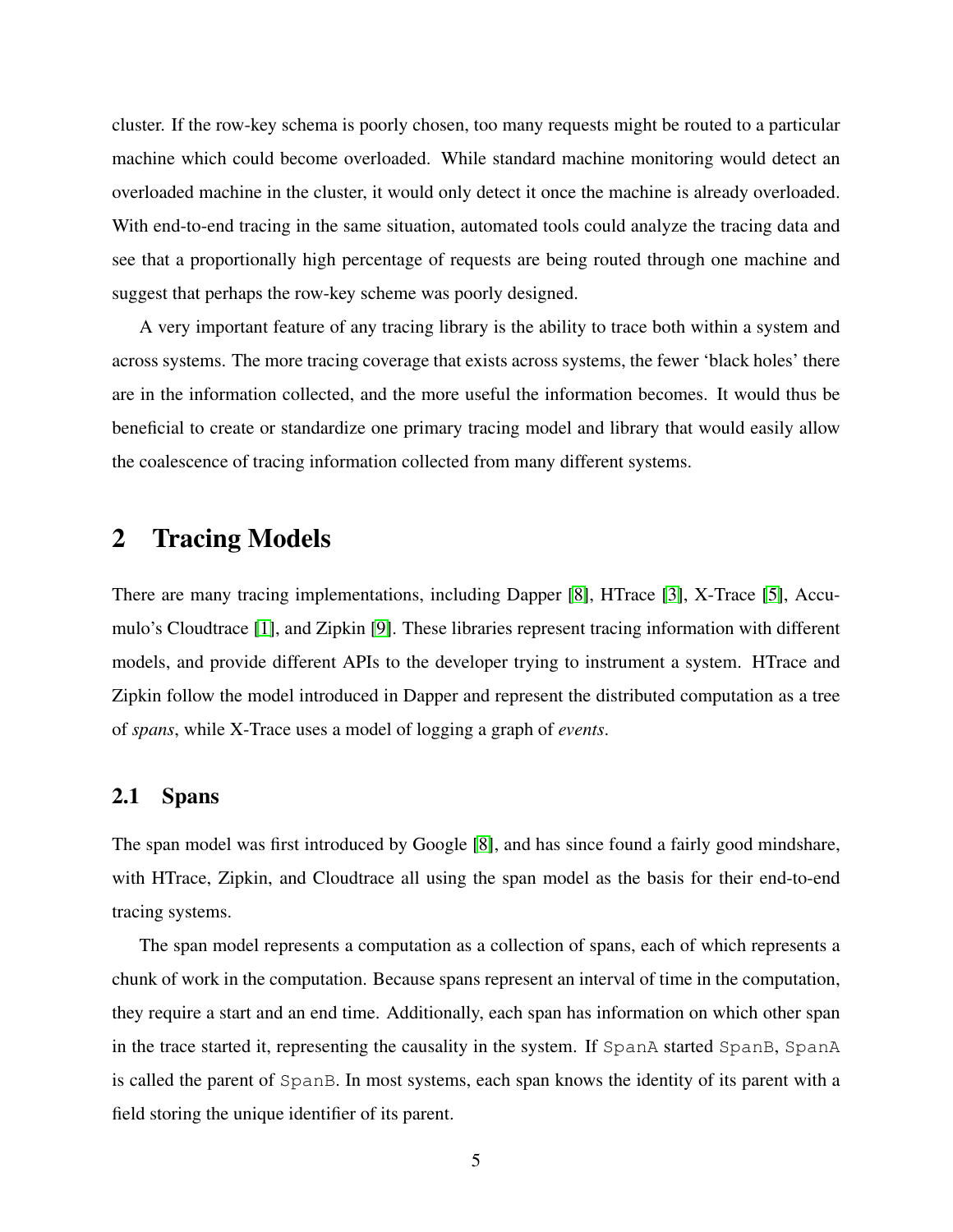A trace is a collection of spans that were created from the same computation. If we consider each span as a node, and a parent relationship as a directed edge from the parent to the child, a trace can be easily interpreted and understood as a graph. Because the parent relationship represents causality, it is not possible for a cycle to exist in the graph. A cycle would transitively imply that there is some event that caused itself, and also caused the event that caused it  $-$  a contradiction. Thus span graphs are just trees with directed edges pointing from the root down toward the leaves.

An important part of the span model is that spans only have a single parent. Tracing systems that use the span model generally keep a stack of the spans that have yet to be 'stopped'. The span at the top of the stack is the current span. When the current span, call it SpanA, is stopped, it is delivered (generally to a database), and the next span in the stack, SpanA's parent, is the new current span. Such a stack would be impossible if spans could have multiple parents (what span would be current after a span with two parents is popped?).

The stack is kept local to each thread so that parallel computations can be accurately represented. When a remote procedure call (RPC) is sent across the wire, a unique identifier for the span that was current when the RPC was sent and the unique identifier for the entire trace is sent along with the RPC (these identifiers are generally two sixty-four bit unsigned integers). When a new span is started on the machine receiving the RPC, it sets its parent field to the identifier for the span in the RPC and its overall trace identifier (the field for which all spans of the same trace share the same value) to the trace identifier from the RPC. Figure [3](#page-7-0) shows a pseudocode example, and Figure [4](#page-8-1) depicts the span graph that would be generated by the code in Figure [3.](#page-7-0)

The span implementation outlined above and used in the example in Figure [3](#page-7-0) has a symmetry problem. When several spans are started on the same machine, the stack is maintained and the programmer using the tracing library can 'pop' spans indiscriminately. Once the computation crosses to a new machine, the stack is lost and the programmer can no longer pop spans as he could on one machine. This asymmetry could be solved by sending the entire stack along with each RPC, but this is not feasible because the size of the metadata attached to each RPC would be unbounded. Asymmetry is not necessarily a bad thing, but it can be confusing for the user.

The span model is easy to understand for the programmer using the model in order to instrument a system. The single point of causality provides a call-stack type view of the computation that is conceptually easy for the user of the library to understand. Unfortunately, the span model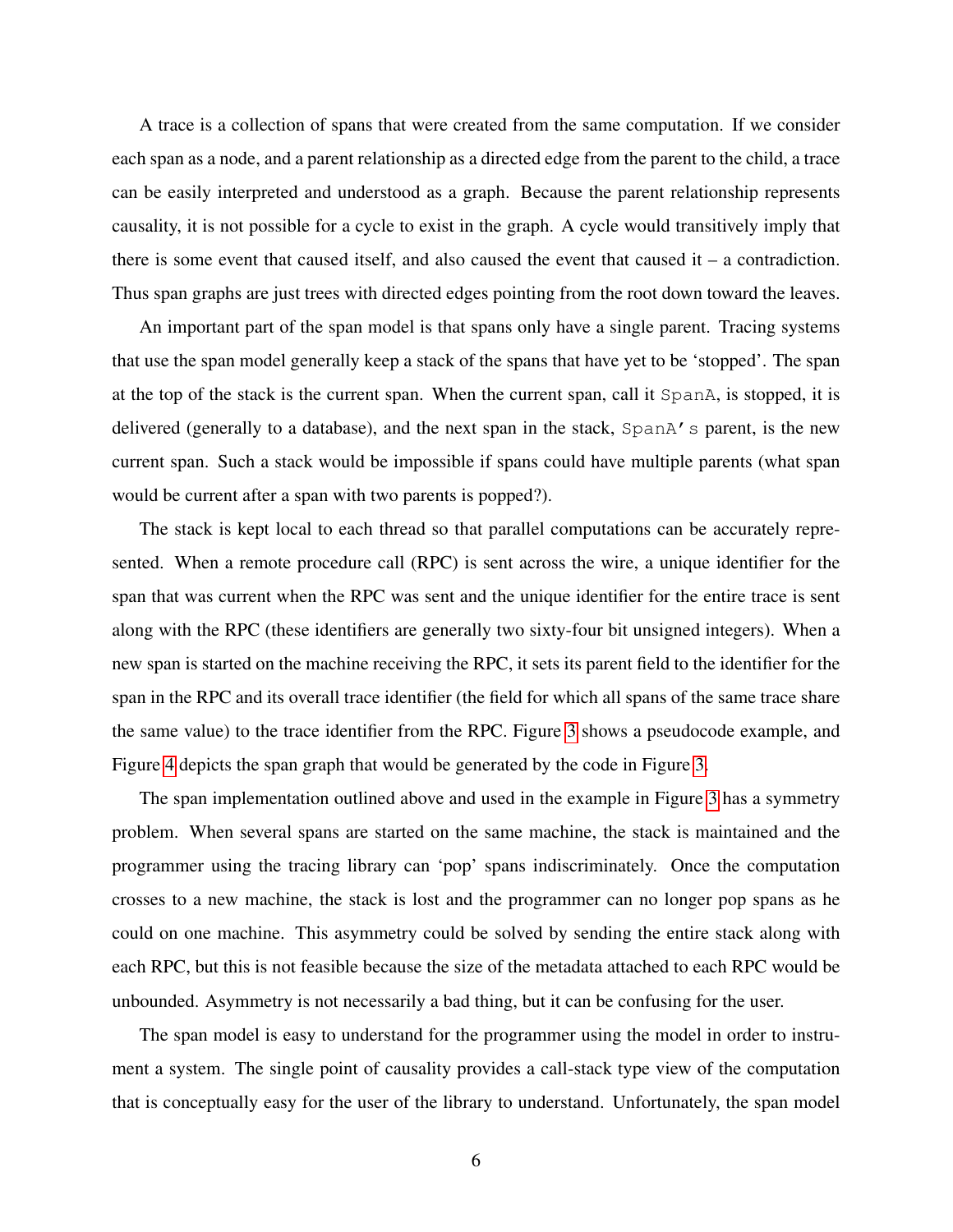```
// running on machine 1:
// assume doingWhatever has span identifier and trace identifier values
// of 1 and 5 respectively
Span doingWhatever = Trace.startSpan("doing whatever");
// assume 'sendPing' has span identifier and trace identifier values
// of 1 and 2. its parent span field would be 5 because
// the doingWhatever span is its parent.
Span sendPing = Trace.startSpan("sending ping");
// rpcPing would append the information (trace: 2,span: 1)
// along with the RPC information
rpcPing();
// end the spans and deliver them to some source for processing etc.
sendPing.stop();
doingWhatever.stop();
// running on machine 2:
rpcReceivePing(RPC rpc) {
      if (rpc.hasTracingInformation()) {
            // pingSpan's trace id would be 2, its span id would
            // be randomly generated, and its parent id would be 1,
            // signifying that sendPing is its parent because
            // sendPing's span id is 1
            uint64 traceId = rpc.getTraceId(); // 2
            uint64 spanId = rpc.getSpanId(); // 1
            Span pingSpan = Trace.startSpan(traceId=traceId,parentSpanId=spanId,
                                    description="rcvd ping");
            // do some stuff then stop and deliver the span
            pingSpan.stop();
      }
}
```
<span id="page-7-0"></span>Figure 3: Code example of how the span model might be integrated into a system's RPC mechanism.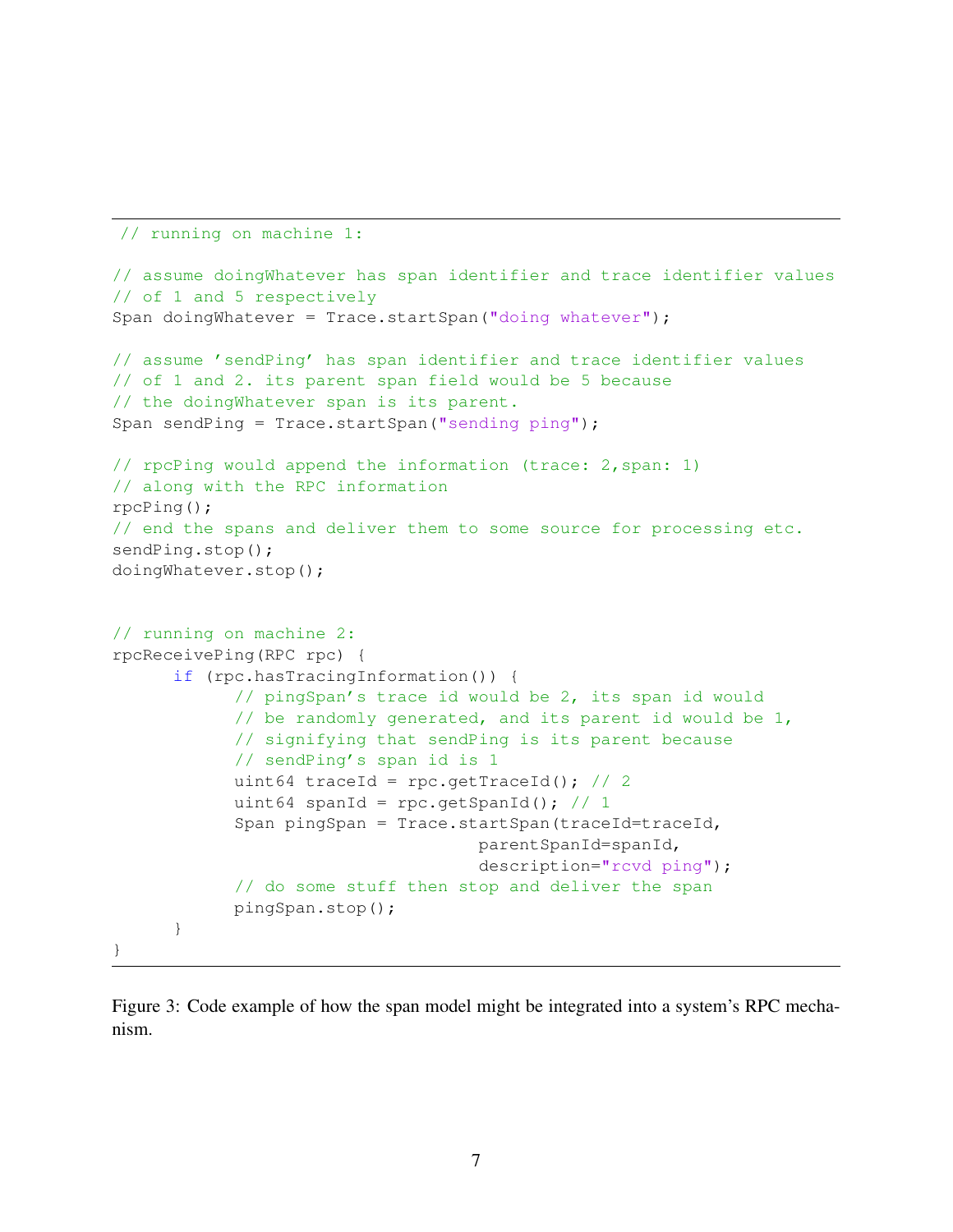

<span id="page-8-1"></span>Figure 4: The span graph that would be generated by the code provided in Figure [3](#page-7-0)

is not powerful enough to represent all aspects of computation. In particular, the span model has trouble representing certain types of computations, particularly those involving events that cannot occur unless more than one other event has already taken place. Many asynchronous computations have such dependencies.

Spans can represent any activation pattern because activation, by definition, is only some action directly causing another action to occur (activating the new action). This activation relationship can be represented by the parent relationship in the span model. Activation patterns do not fully describe the nuances of many computations. For example, some action may only be activated by one other action, but may actually depend on multiple other events occurring before it can be activated. The span model cannot capture this relationship.

#### <span id="page-8-0"></span>2.2 Events

The event model was originally used in the X-Trace end-to-end tracing system [\[5\]](#page-27-4). An X-Trace event represents a single point in time in the computation. Causality is represented with *edges* drawn between events. Edges can be drawn arbitrarily between any two events. Specifically, an edge represents the happens-before relationship among arbitrary events, introduced by Leslie Lamport, that signifies that some event could have influenced some other event [\[6\]](#page-27-6).

Unlike the span model, in which a span can only have a single 'parent' that activated it, events can have multiple incoming edges representing possible dependence on several other events oc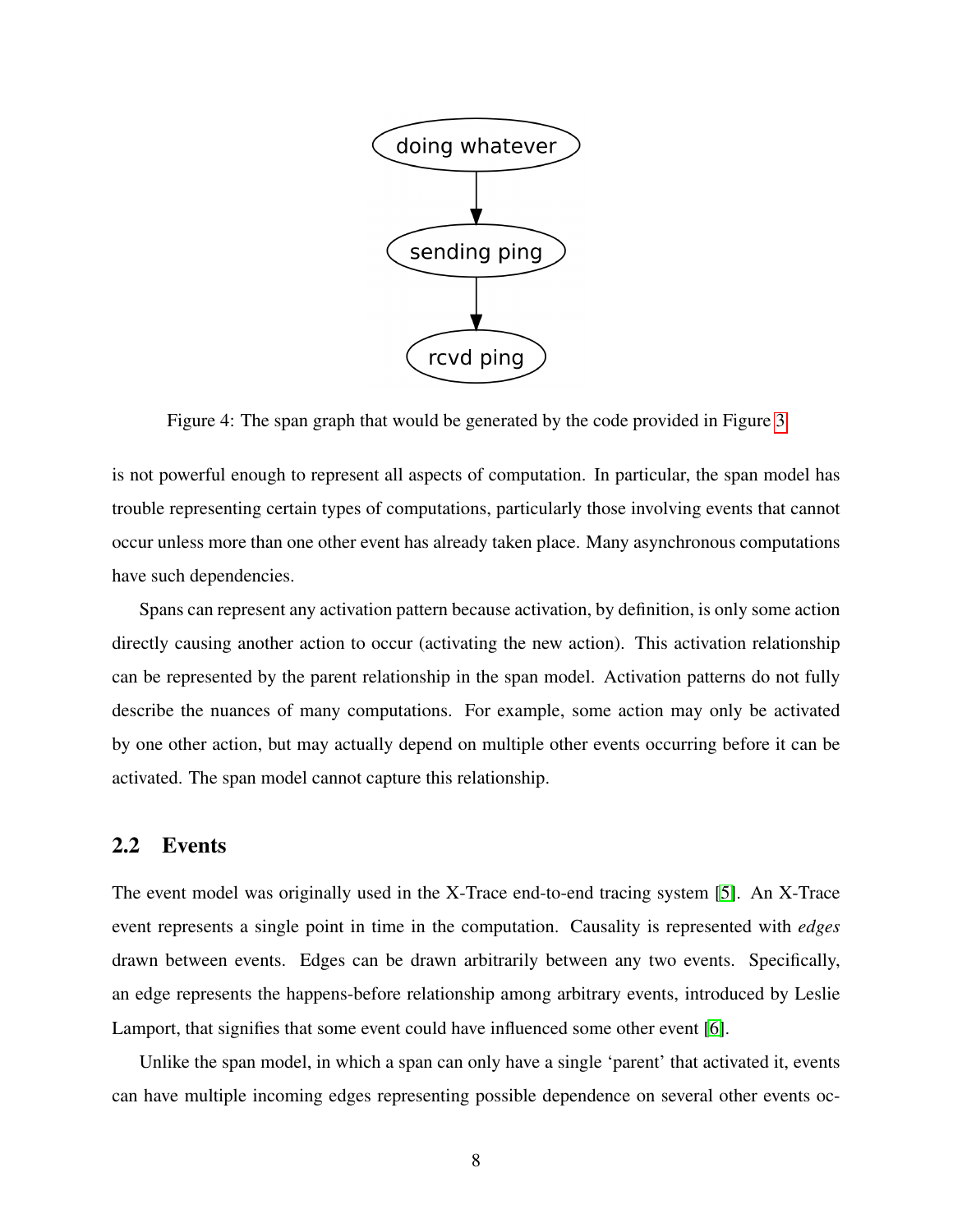curring. The ability to have multiple incoming edges for a particular event is beneficial because it allows a more complete representation of some aspects of computations, particularly those involving the joining of multiple threads.

While the relationship among spans is pure activation, the relationship among events is the more general concept of happens-before. All that happens-before represents is that some event happened before some other event, but not necessarily that that ordering is always the case, or is necessary to the computation. For example, EventA might happen before EventB, but there may be some non-determinism and EventB might happen before EventA in some executions of the program.

Dependency relationships are a subset of happens-before relationships. A dependency relationship means that some event must happen before some other event in all executions. The differences among activation, dependency and the happens-before relationship are subtle but extremely important.

The downside of the X-Trace model is that it is not necessarily as intuitive for programmers to use as the span model. The call-stack view that the span model provides has a level of simplicity that the event model cannot match.

## <span id="page-9-0"></span>3 The Span Model Is Less Powerful Than The Event Model

We will show that the span model is strictly less powerful than the event model. We will do this two ways. We will first prove that the event model is fully expressive and can accurately represent any possible computation, and that the span model is not fully expressive. We will then prove that the event model is more powerful than the span model by reducing from the span model to the event model, and providing two examples (one contrived, one from a real system) of computations that spans could not represent and events can represent. After discussing the reduction and examples, we will describe our implementation of the reduction within the X-Trace tracing library.

#### <span id="page-9-1"></span>3.1 Proof That Events Are Fully Expressive And Spans Are Not

*Proof.* An algorithm, whether it is executed with one or several processes, is fundamentally a series of steps that, when taken, will produce some result. Assume we have an algorithm A we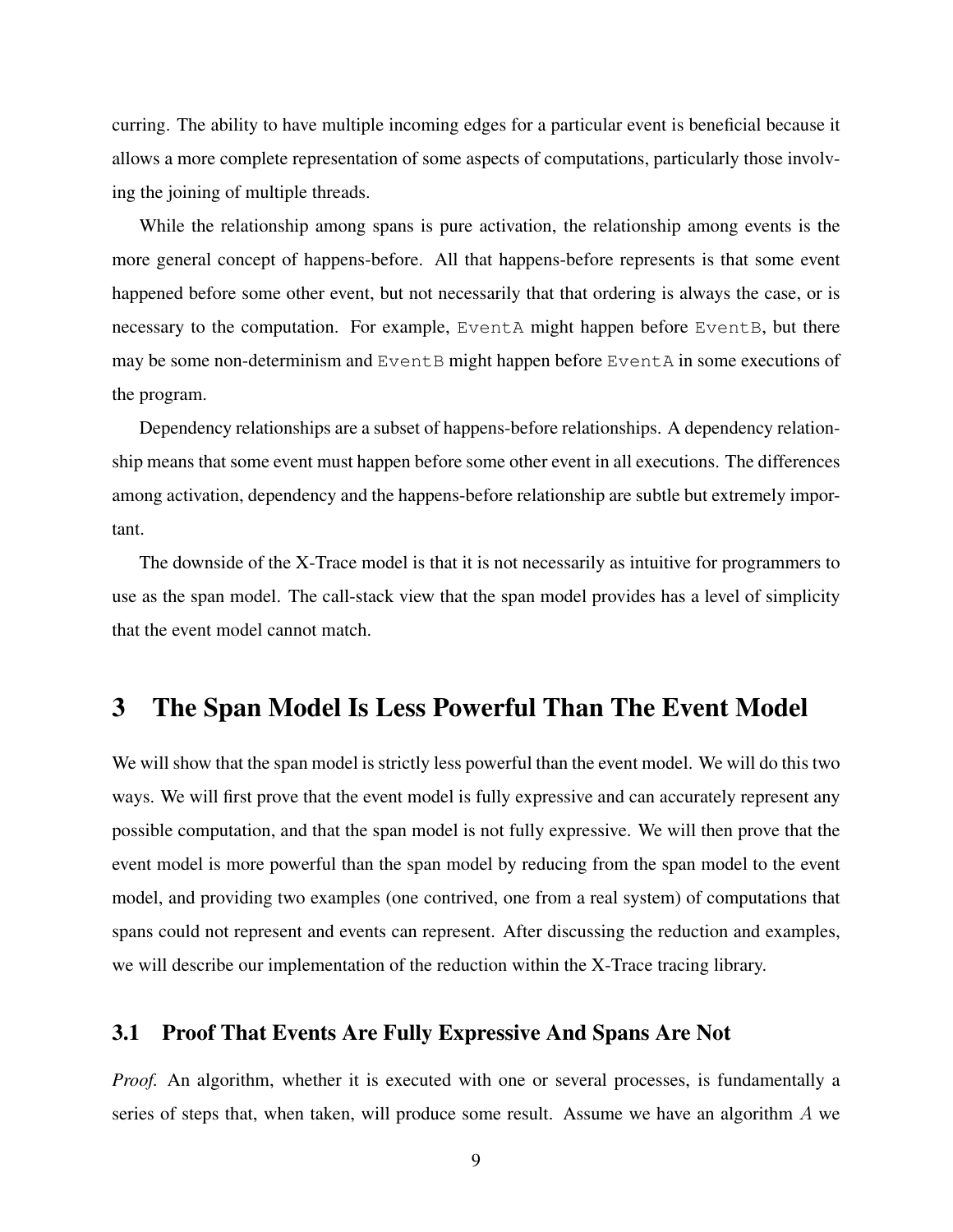want to carry out that requires n steps,  $S = \{s_1, s_2, \ldots, s_n\}$ . Assume without loss of generality that  $s_1$  is just some generic start step that does not actually progress the computation. Also assume that executing the steps in order ( $s_1 \rightarrow s_2 \rightarrow \cdots \rightarrow s_n$ ) would yield the desired result.

In the computation  $A$ , some of the steps depend on each other and some do not. That is to say that some of the computation can be done in parallel. We could imagine creating a directed graph, G, for which the nodes will be the set  $S = \{s_1, s_2, \ldots, s_n\}$ , and the set of edges, E, represents dependence. That is to say that there is a directed edge from  $s_i$  to  $s_j$  if and only if  $s_j$  directly depends on the results of  $s_i$ . In such a graph, there can be no self-loops because a step cannot depend on itself (we will assume that the computation is deterministic and loops are unrolled). Similarly, there can be no cycles in the graph at all because that would transitively imply that a step depends on itself, which is a contradiction. We use the phrase 'directly depends' so that for some arbitrary step  $s_i$ , the set  $\{s_j : (s_j, s_i) \in E\}$  represents the smallest possible subset of S such that if all the steps in the subset are computed, it is possible to safely compute  $s_i$ . This restriction makes the graph the transitive reduction of the dependency graph. For example, the transitive reduction prevents all events from necessarily depending on  $s<sub>1</sub>$  because no event in the computation can occur until the computation has started. The idea for the transitive reduction was taken from [\[4\]](#page-27-7).

 $G$  is both directed and ayclic;  $G$  is a DAG (directed acyclic graph). To produce a trace representable by the event model given the graph  $G$ , log one event for each node in  $S$ , and draw the same directed edges between events that exist in  $G$ . That is, produce the same graph with events that was made originally with the steps of the computation. This graph fully represents the computation's dependency structure. Thus, every computation's dependency structure can be completely represented by the event model.

 $\Box$ 

As a corollary to the above proof, note that the span model could not completely represent any arbitrary computation because the graphs the span model produces can not have multiple incoming edges representing dependency on multiple events that the DAG, G, created in the proof may have. Thus the span model is not fully expressive.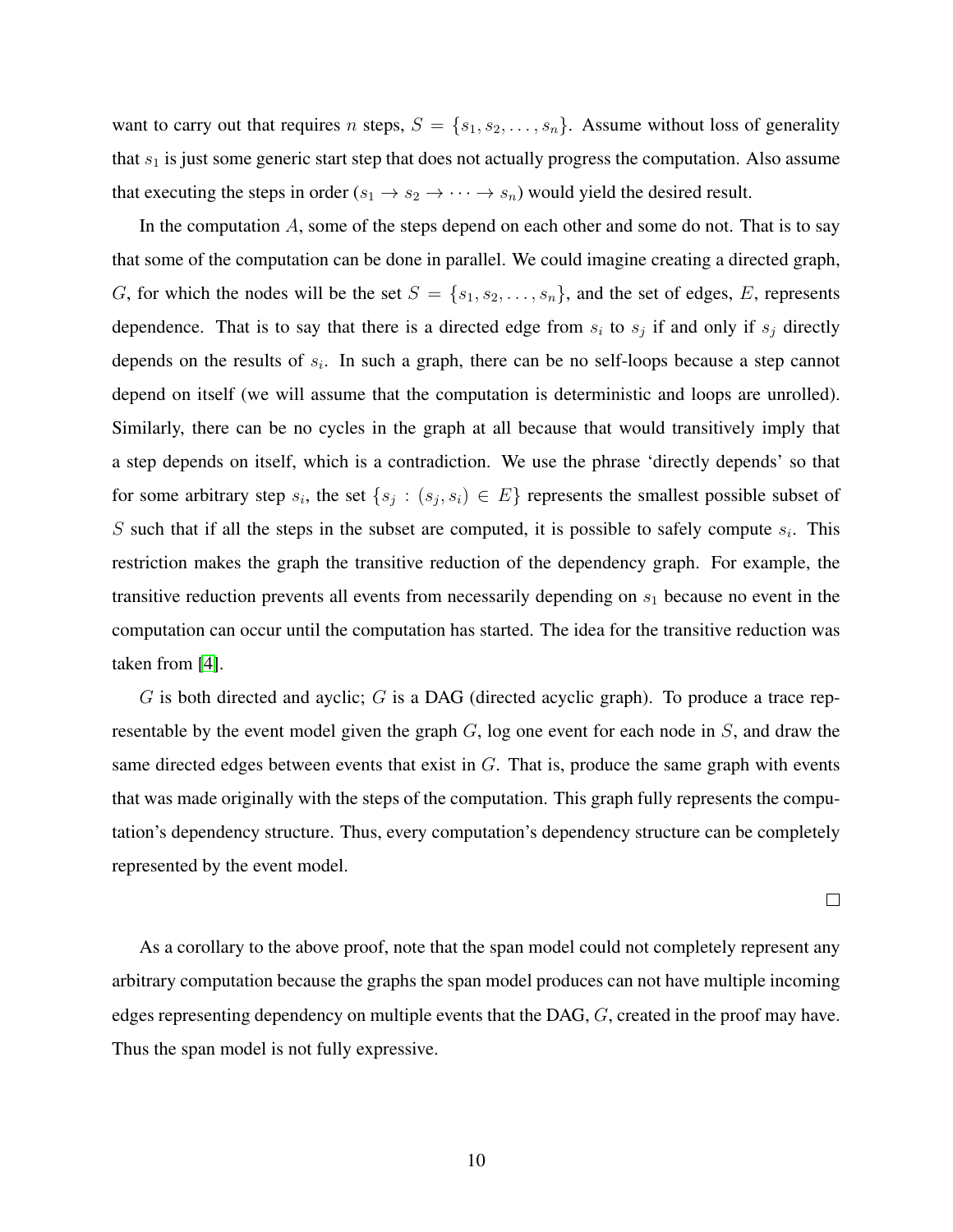#### <span id="page-11-0"></span>3.2 Proof By Reduction That Events Are More Powerful Than Spans

#### <span id="page-11-1"></span>3.2.1 Proof

*Proof.* To show that the event model is strictly more powerful than the span model, we will first show a reduction from spans to events. Reproducing the span model with only events shows that the event model is at least as powerful as the span model because it shows that any computation the span model can represent can be represented by the event model via the reduction provided.

Second we will provide an example of a computation that the event model can represent and the span model cannot represent. This example, combined with the reduction, will show that the set of computations that the event model can represent is a strict superset of the set of computations the span model can represent.

#### Reduction

The reduction from spans to events is as follows:

Whenever a span is started with spanID=S, log a special event that contains some metadata that says this event represents the start of of the span with ID of S. The event must be timestamped, as is generally the case for implementations of the event model. When the span is ended, log a similar event with metadata that describes that the event represents the end of the span with ID of S. The parent relationship critical to the span model can be represented in the event model by drawing causality edges from each event representing the start of a span to the event representing the start of the child span.

More simply, the reduction requires that for each span that is started and stopped, there are two events created: one marking the start of the span, and the other marking the end of the span. The parent relationship of the span model is maintained using the happens-before edges of the event model.

#### Computation That Events Can Represent And Spans Cannot

As mentioned above, the second part of this proof involves an example of an execution that the event model can represent and the span model cannot represent. This example can trivially be an execution such as the following: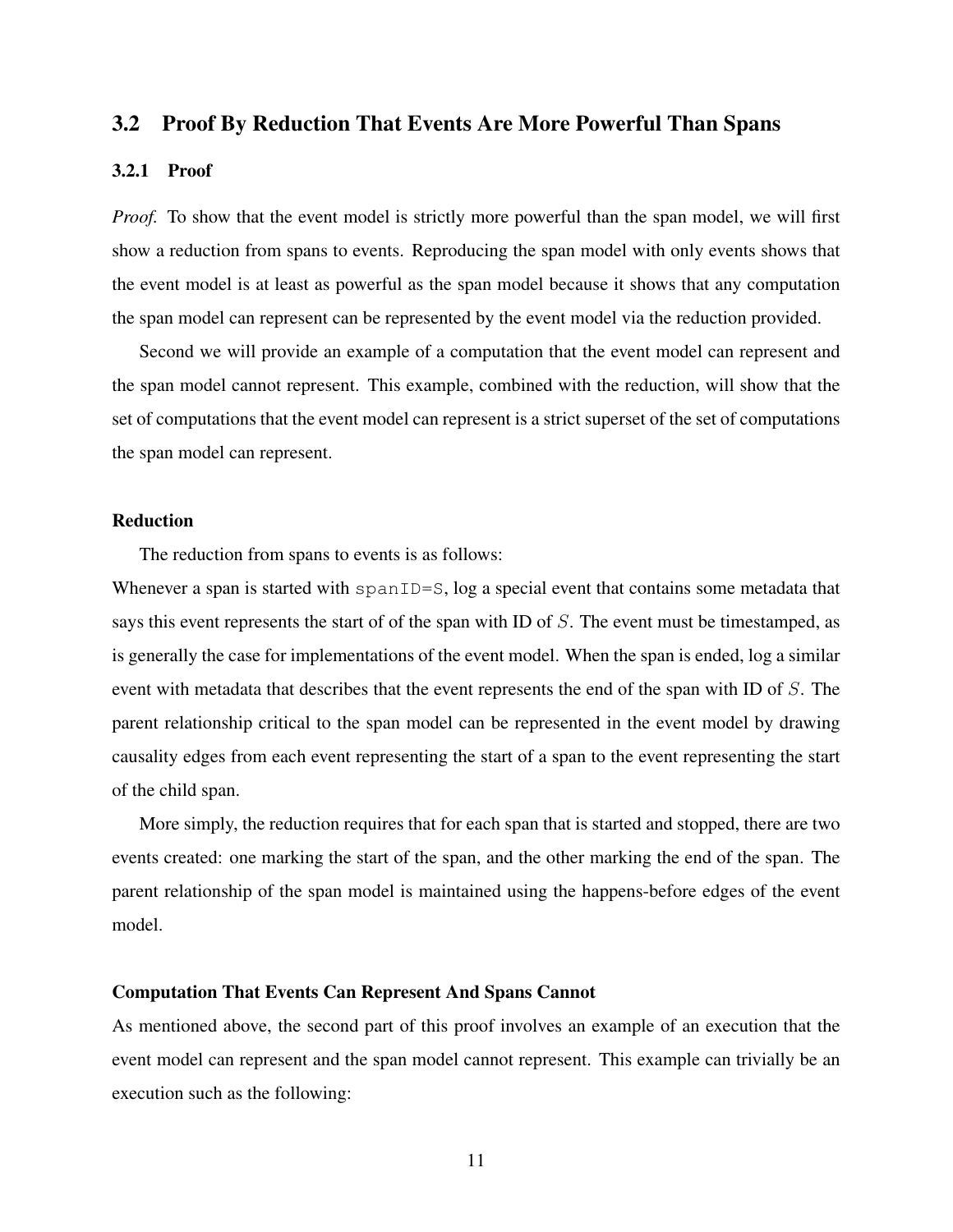

In the image, each node is an event, and the directed edges are the causality edges. If E3 could not occur without both  $E1$  and  $E2$  occurring, the multiple incoming edges to  $E3$  are necessary to accurately represent the computation's dependencies. Because the span model represents causality with the singular parent relationship, the execution depicted in the image above could not be accurately represented with the span model.

Instead, the resulting span graph would either look like:



OR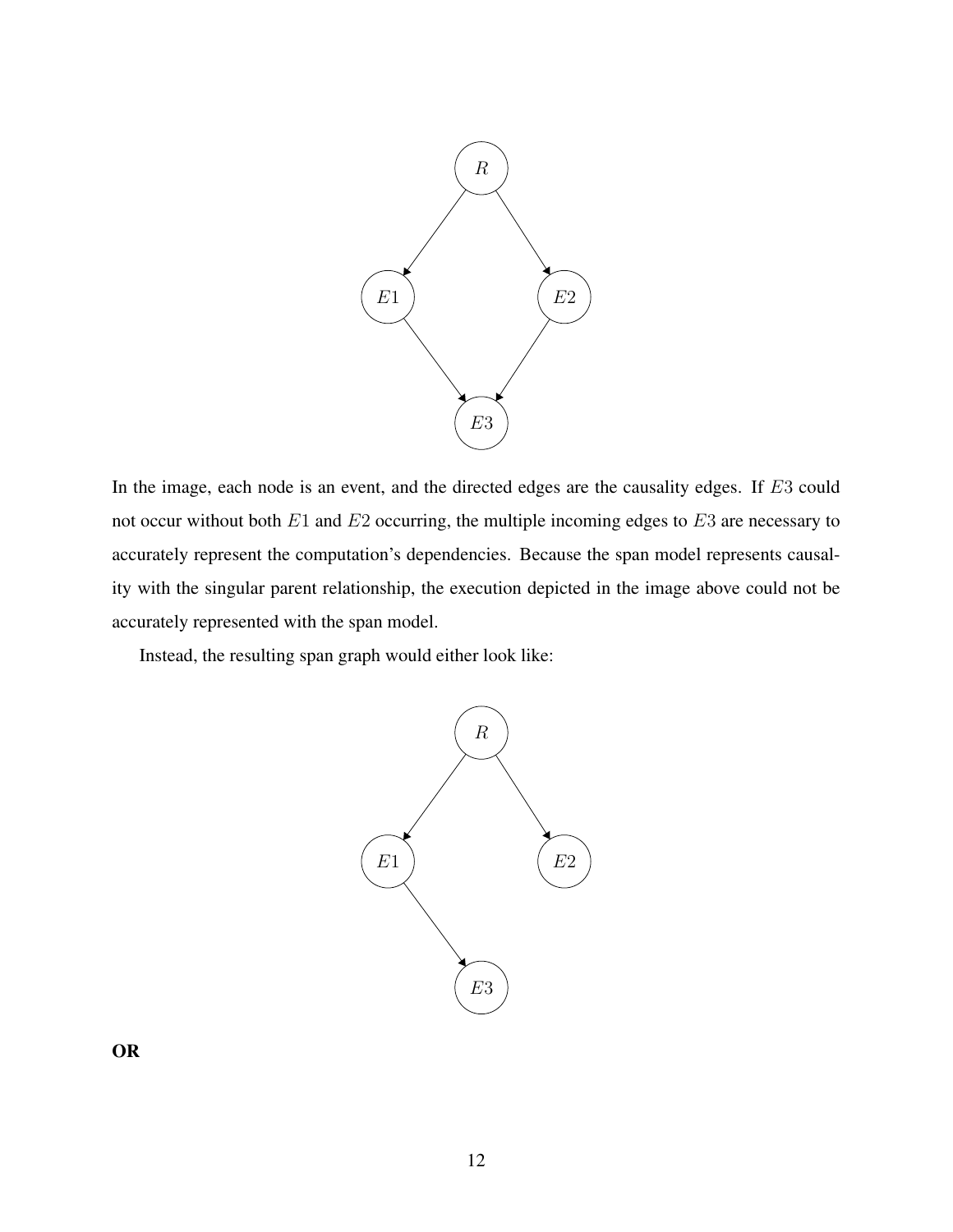

In the images above, each node represents a span, and the directed edges represent the parent relationship (a directed edge from NodeA to NodeB means that NodeA is NodeB's parent). Note that in neither case is the computation accurately represented. These graphs serve as a good example of how the parent relationship is not powerful enough to fully describe all executions. Computations carried out in a multi-process environment require a more powerful construct than just storing which part of the computation started each other part. Such a construct is the edge used in the event model that does not represent pure causality, but instead represents the happens-before relationship.

We modified the X-Trace tracing library to illustrate the reduction described, implementing a span model with the events provided by X-Trace. We will describe the details of this practical reduction later, as well as explain the results.

The contrived example provided above is sufficient for the purposes of our formal proof. On the other hand, the question arises of whether such examples ever occur in real world systems. If they do not, the difference in expressibility of spans and events is less important. Unfortunately for the real world and fortunately for this document, such executions do occur in real world systems.

Such an example can be found in the Hadoop Distributed Filesystem (HDFS). See Figure [5](#page-14-1) for an image representing the relevant part of an HDFS get operation. Note the PacketReceiver node that has two incoming edges from both a BlockSender event and a PacketReceiver event. This is an example of an event that can only occur if two other events occur before it. A span model of the same computation would not capture this dual dependence. The figure shows the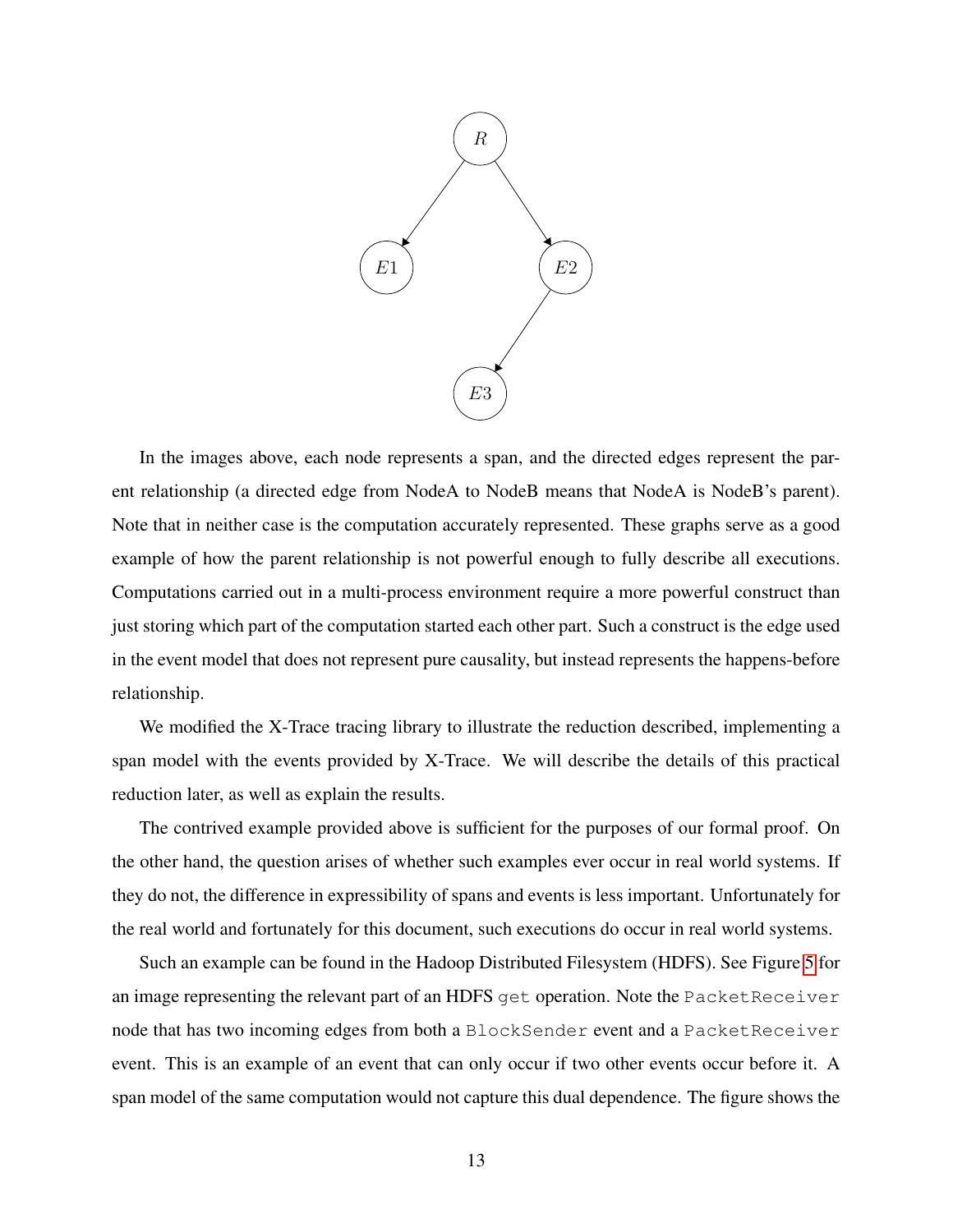

<span id="page-14-1"></span>Figure 5: Portion of a trace of an HDFS get operation created with X-Trace.

portion of the request during which there is a pipelining of data blocks through a chain of nodes. The dual dependence is showing that the PacketReceiver cannot receive an additional block until its ACK has been received and another block is ready to be sent.

Thus we have shown, through a formal reduction and two counterexamples (one practical, one contrived), that the span model is strictly less expressive than the event model.  $\Box$ 

#### <span id="page-14-0"></span>3.2.2 Practical Implementation Of The Reduction

The goal of our practical implementation of the reduction described in the proof in the previous section was to produce an API providing the semantics expected from a tracing library implementing the span model using only the events in the X-Trace tracing library. This endeavor was successful.

It is important to note that a non-goal of this practical implementation of the reduction was the ability to use both spans and events together. For the purposes of the reduction it is sufficient to only provide an API giving span model semantics. Thus this implementation does not work properly if spans and events are used in the same trace.

As described in the proof above, the reduction logs a special startSpan event when a span is started and a corresponding stopSpan event when the span is stopped. Without any type of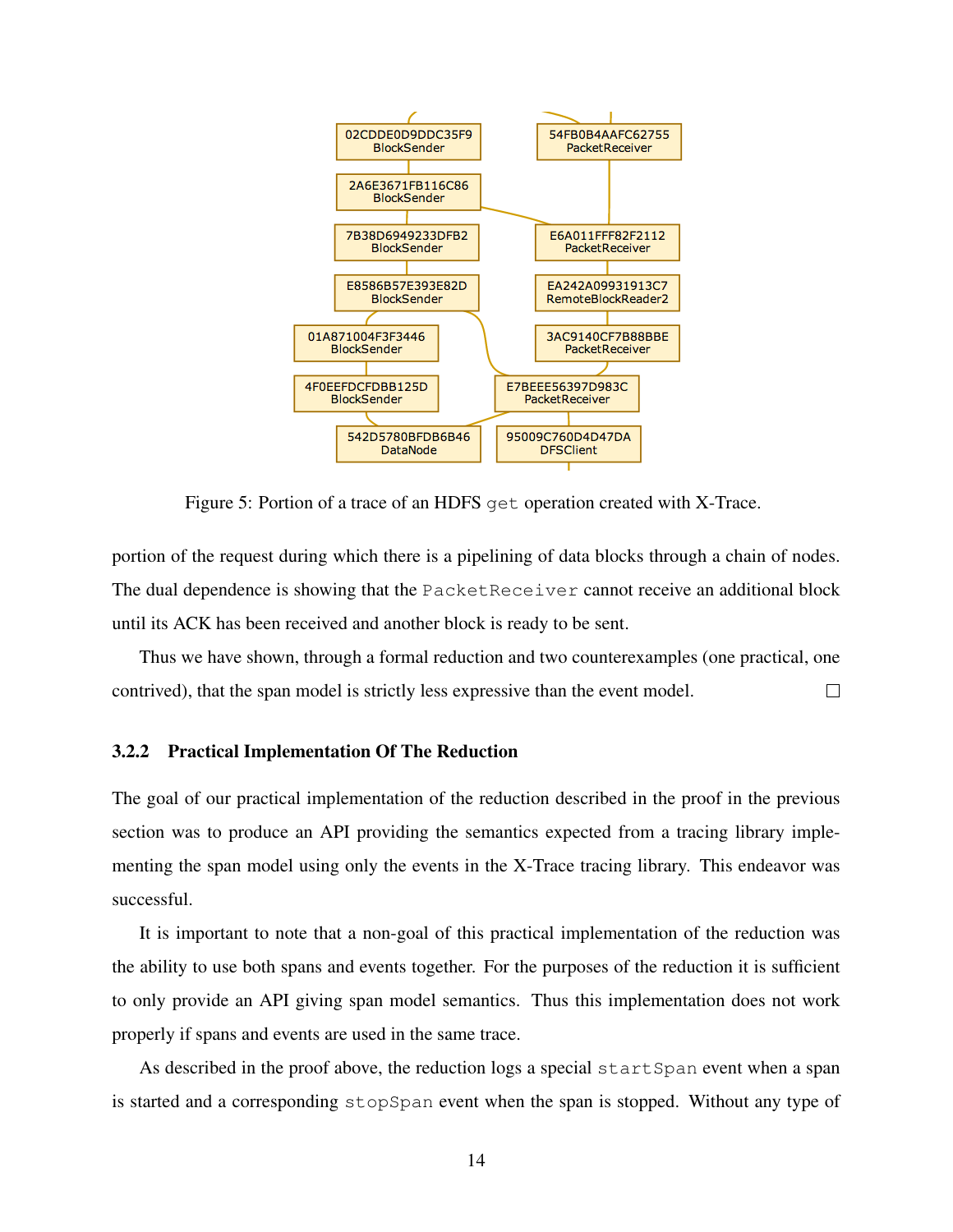post-processing, the graph produced with this reduction is very difficult to interpret because there are often edges connecting endSpan events to unrelated startSpan events. See Figure [6](#page-16-0) for the code used to create a trace with the reduction and the resulting event graph. Note that the directions of the edges in the graph shown in Figure [6](#page-16-0) are downward. The top three nodes in the chain are the startSpan events and the bottom three nodes are the stopSpan events. The event with label C89420ABC1A02A20 has an END SPAN field set to 11B2A8AE71AC2861, signifying that it is the stopSpan event for the event labeled important work 2. The event with the label 892E741A6CE28EE8 stops the event labeled important work 1, and the event labeled 48D3D4568FDD424D stops the event labeled tracecreator.

Post-processing is required to complete the reduction and convert the graph of events into a graph of spans. A span requires a start time, end time, unique span ID, trace ID, and a parent ID. The ID of the entire trace is taken from the X-Trace ID for the trace. To create the spans given the X-Trace events from the reduction, we find every startSpan event and its corresponding endSpan event. The start time is the timestamp on the startSpan events and the end time is the timestamp on the stopSpan event. The spanID is the event ID of the startSpan event.

The final remaining field necessary in order to have a complete span is the ID of the span's parent. Simply using the edges drawn between events is incorrect. Instead a traversal of the graph is necessary. The code in Figure [7](#page-17-2) illustrates how to find a span's parent given its startSpan event, and the event graph of the entire trace.

All the code does is traverse 'up' the edges from the event until an event is found that is neither an endSpan event nor a startSpan event for which the corresponding stopSpan event was already encountered in the traversal. The second part of the conditional prevents a span that was stopped before the span for which we are finding a parent was started from being selected as the span's parent. Figure [8](#page-18-0) illustrates a case for which the second part of the conditional is necessary. In Figure [6,](#page-16-0) we see that for all of the startSpan events, the event directly 'above' it is its parent, but that is not necessarily the case. Figure [8](#page-18-0) is an example of such a trace.

Note the assumption that events only have one incoming edge. This assumption is only safe because of the reduction, which prevents any event from having more than one incoming edge.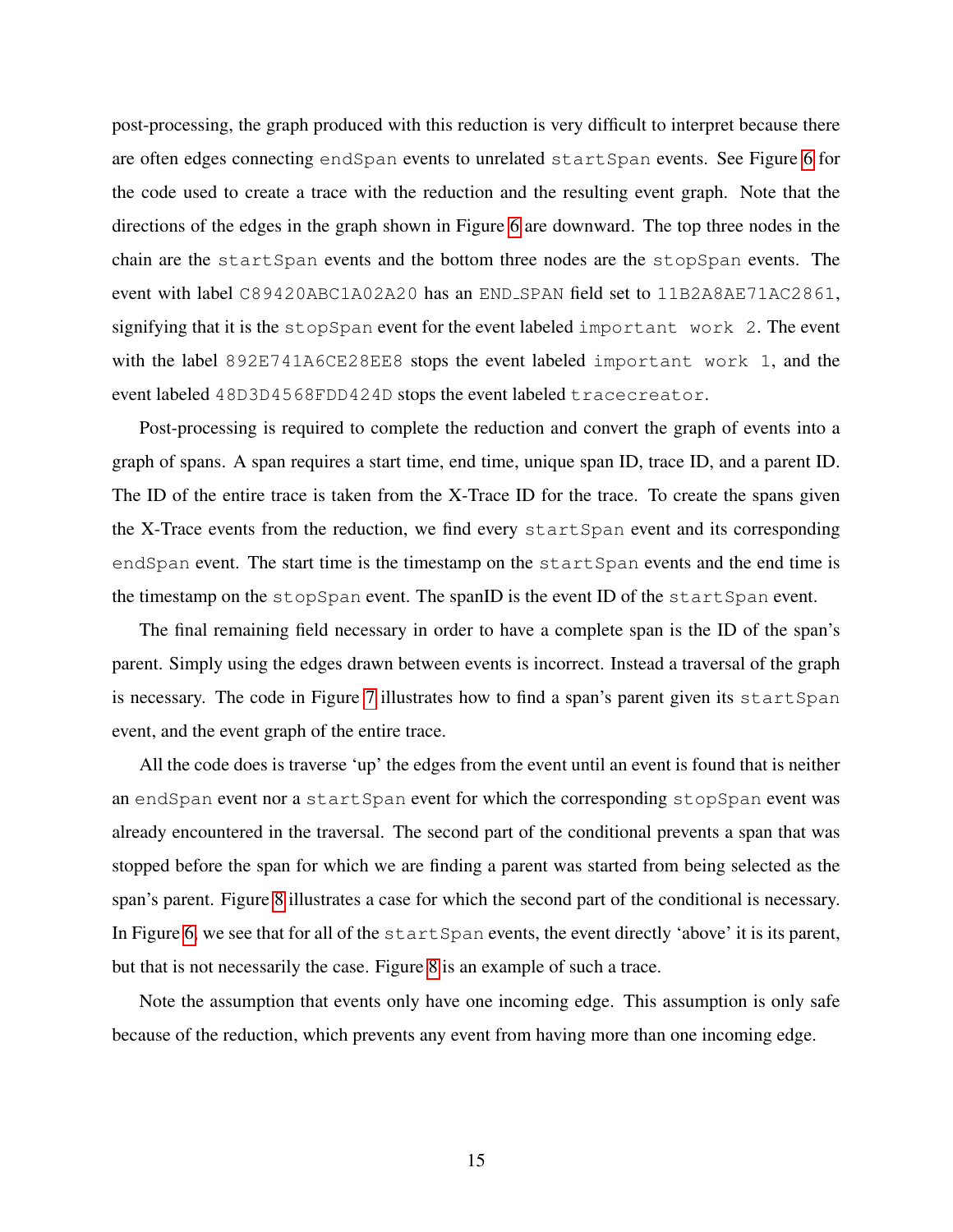

```
startSimpleTrace() {
      Span s = startSpan("tracecreator");
      importantWork1();
      s.stop();
}
importantWork1() {
      Span s = startSpan("important work 1");
      importantWork2();
      s.stop();
}
importantWork2() {
      Span s = startSpan("important work 2");sleepForSomeShortInterval();
      s.stop();
}
```
<span id="page-16-0"></span>Figure 6: A simple trace created to demonstrate the results of the reduction (top) and a shortened version of the code that produced it (bottom). The dark grey lines in the top image connect startSpan events with their corresponding stopSpan events.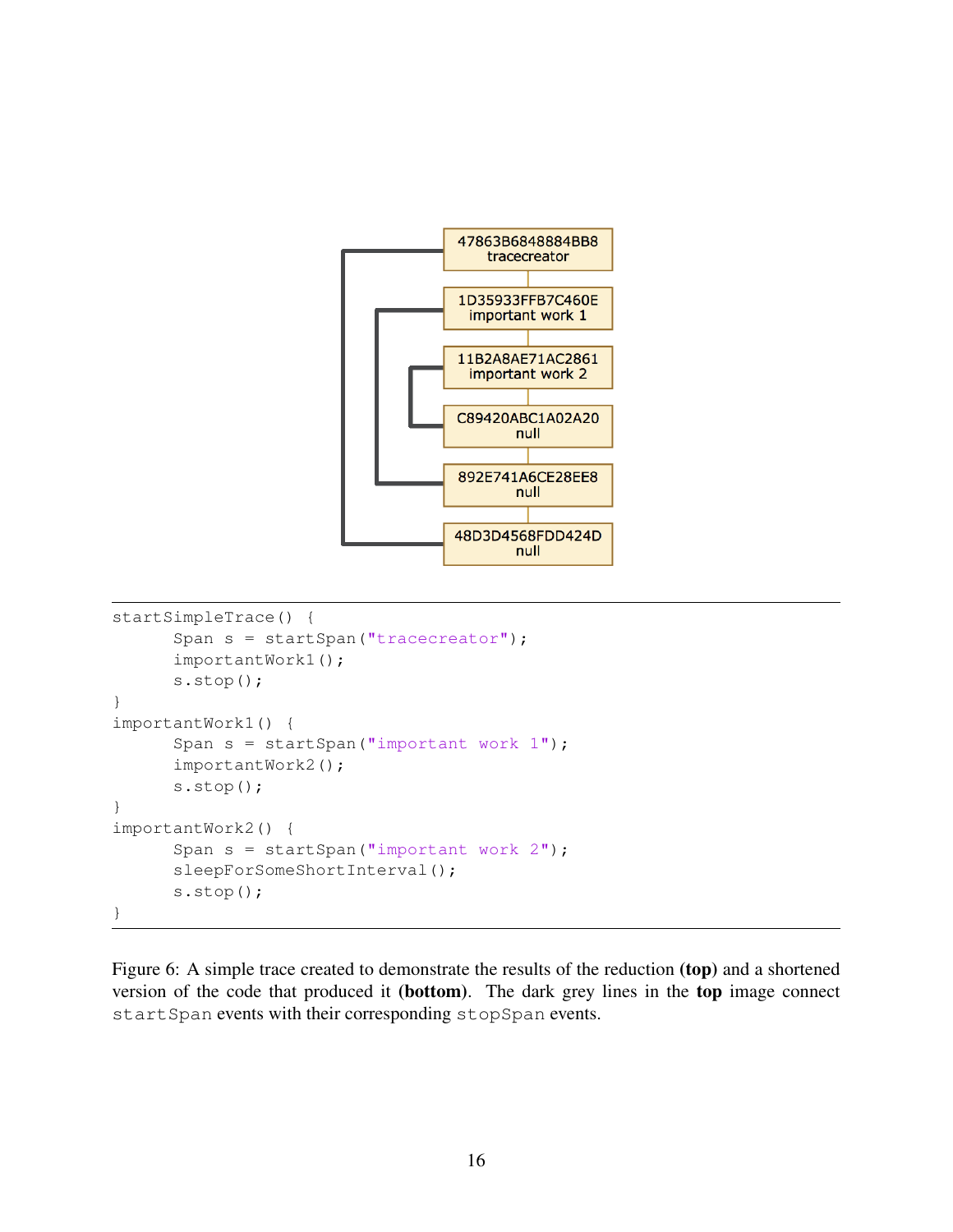```
def getParentId(startSpanEvent, eventGraph):
      if isRootEvent(startSpanEvent, eventGraph):
            startSpanEvent.parentID = ROOT SPAN ID
      # edges = list of events this event is dependent on
      cur_event = startSpanEvent.edges[0]
      ends_seen = []
      # Keep traversing 'up' the graph until we find a
      # startSpan event that has not been 'stopped' by an event
      # we have already encountered in the traversal.
      while (cur event.isStopSpanEvent() or
           cur_event.spanID in
           map(lambda x : x.getIdOfSpanThisEventEnds(), ends_seen)):
            if cur_event.isStopSpanEvent():
                  ends seen.append(cur event)
            cur_event = cur_event.edge[0]
      startSpanEvent.parentID = cur_event.spanID
```
<span id="page-17-2"></span>Figure 7: Pseudocode necessary for the reduction from spans to events. The getParentId function takes an event representing a startSpan and an eventGraph and appropriately sets startSpanEvent's parent span.

## <span id="page-17-0"></span>4 Unification

The span model and the event model both have unique advantages and disadvantages. While spans cannot fully represent all types of computations, they provide a nice call-stack view of the computation that experience has shown to be intuitive for users. Events on the other hand can represent all types of computations (Section [3.1\)](#page-9-1), but it is not always as obvious to users how to best represent their computation with events. Additionally, the span model has a larger mindshare, as evidenced by its use in Google's Dapper (Dapper originally coined the term 'span') [\[8\]](#page-27-0), Twitter's Zipkin [\[9\]](#page-27-3), and Cloudera's HTrace [\[3\]](#page-27-2).

#### <span id="page-17-1"></span>4.1 Motivation

The span model's advantages (ease-of-use and greater mindshare in comparison to the event model) do not outweigh its major disadvantage of not being able to fully express all aspects of a computation. Google's paper titled, 'Modeling the Parallel Execution of Black-Box Services' [\[7\]](#page-27-8) serves as evidence of such a tradeoff's practical implications. The paper attempts to estimate RPC latencies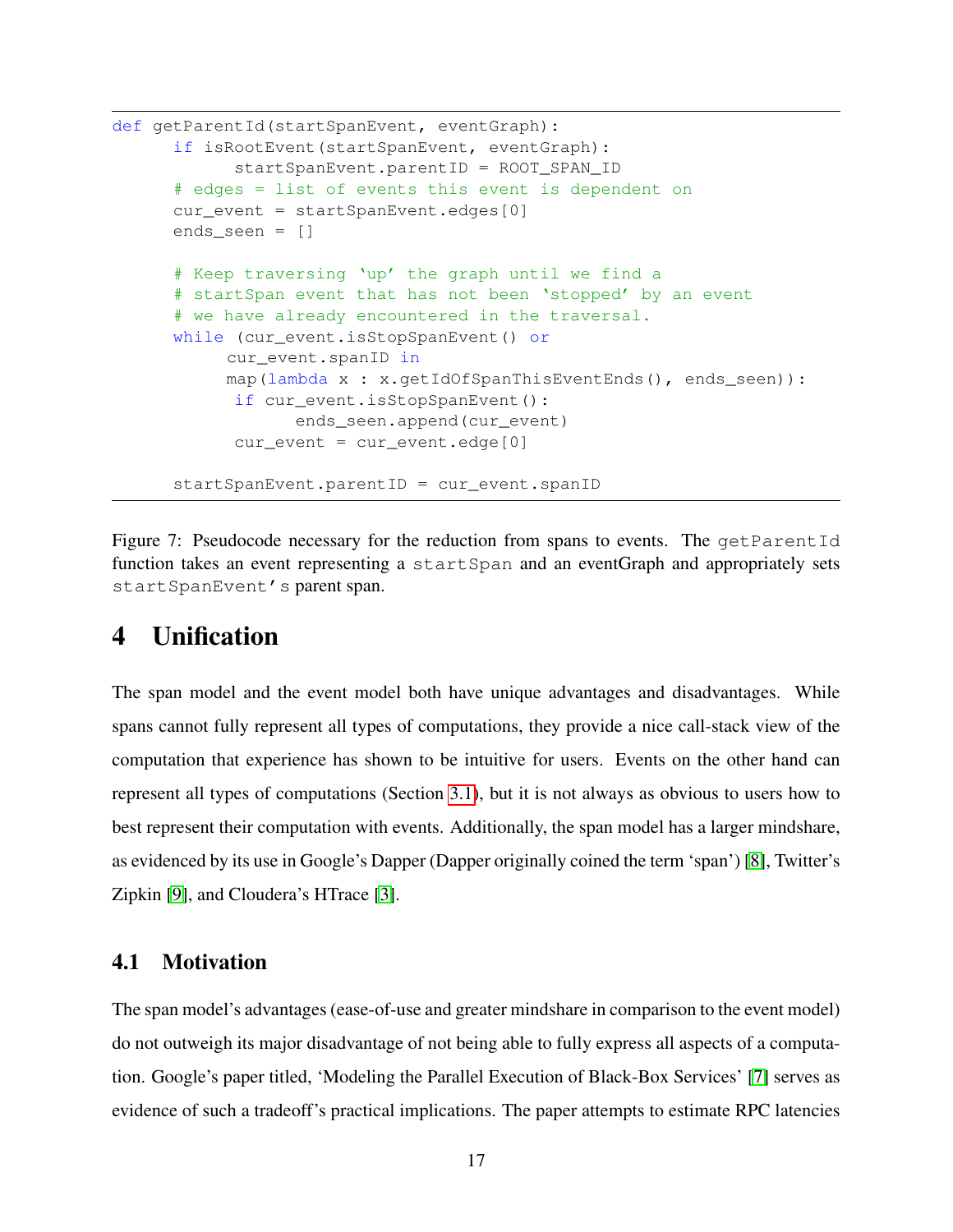

```
Span s1 = startSpan("tracecreator");
Span s2 = startSpan("important work 1");
s2.stop();
Span s3 = startSpan("important work 1");
s3.stop();
s1.stop();
```
<span id="page-18-0"></span>Figure 8: Top is an example of an event graph generated with the reduction for which a span's parent is not always the event directly above it in the chain of causality. Bottom is the code generating the graph. The dark grey lines in the top image connect startSpan events with their corresponding stopSpan events.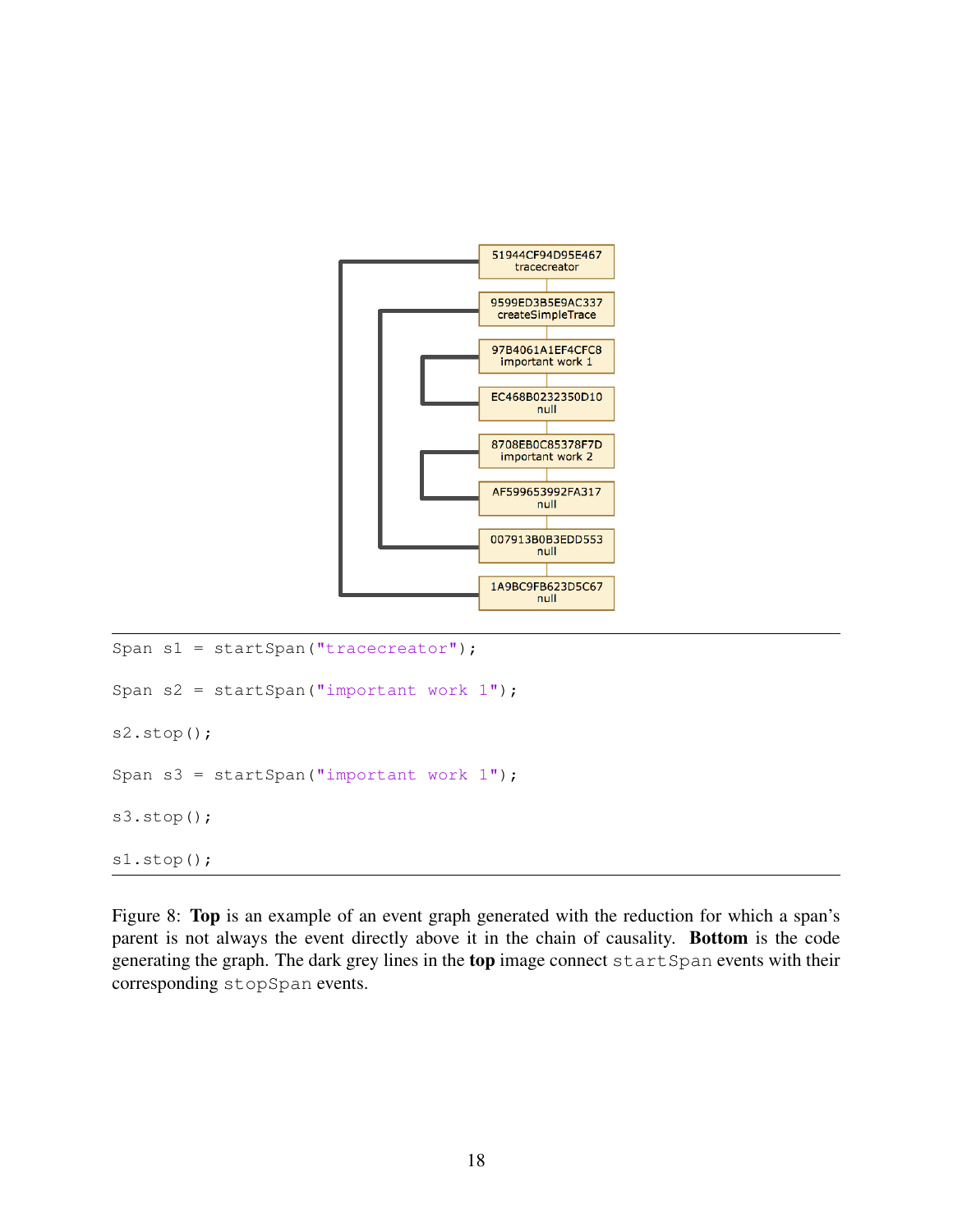

<span id="page-19-0"></span>Figure 9: Image from Google's paper, 'Modeling the Parallel Execution of Black-Box Services'[\[7\]](#page-27-8), showing the information they are working with (top), and the information they are seeking (bottom).

of computations that are "modeled by an 'execution flow', a direct acyclic graph." Their goal is to learn the execution flows by running statistical analysis on many thousands of traces produced using Dapper [\[8\]](#page-27-0) and its span model.

The graphic in Figure [9](#page-19-0) shows the goal of the project behind the paper. Note how the top image is the type of trace created with the span model and the bottom image more closely represents a DAG that could easily be represented with events, and created with X-Trace. The paper describes how using a lot of data can help obtain the necessary information to convert a span graph into an event graph. Had Dapper [\[8\]](#page-27-0) been built using the event model, the paper would never have been written. The paper shows that the spans Google used in Dapper are not powerful enough to represent the complex interactions that occur in their data centers.

It is possible to have both the simplicity of spans and the power of events. The ideal tracing model would combine the flexibility and power of events, with the call-stack like simplicity of the span model. The simplest solution is to produce a library that allows the user to use both spans and events.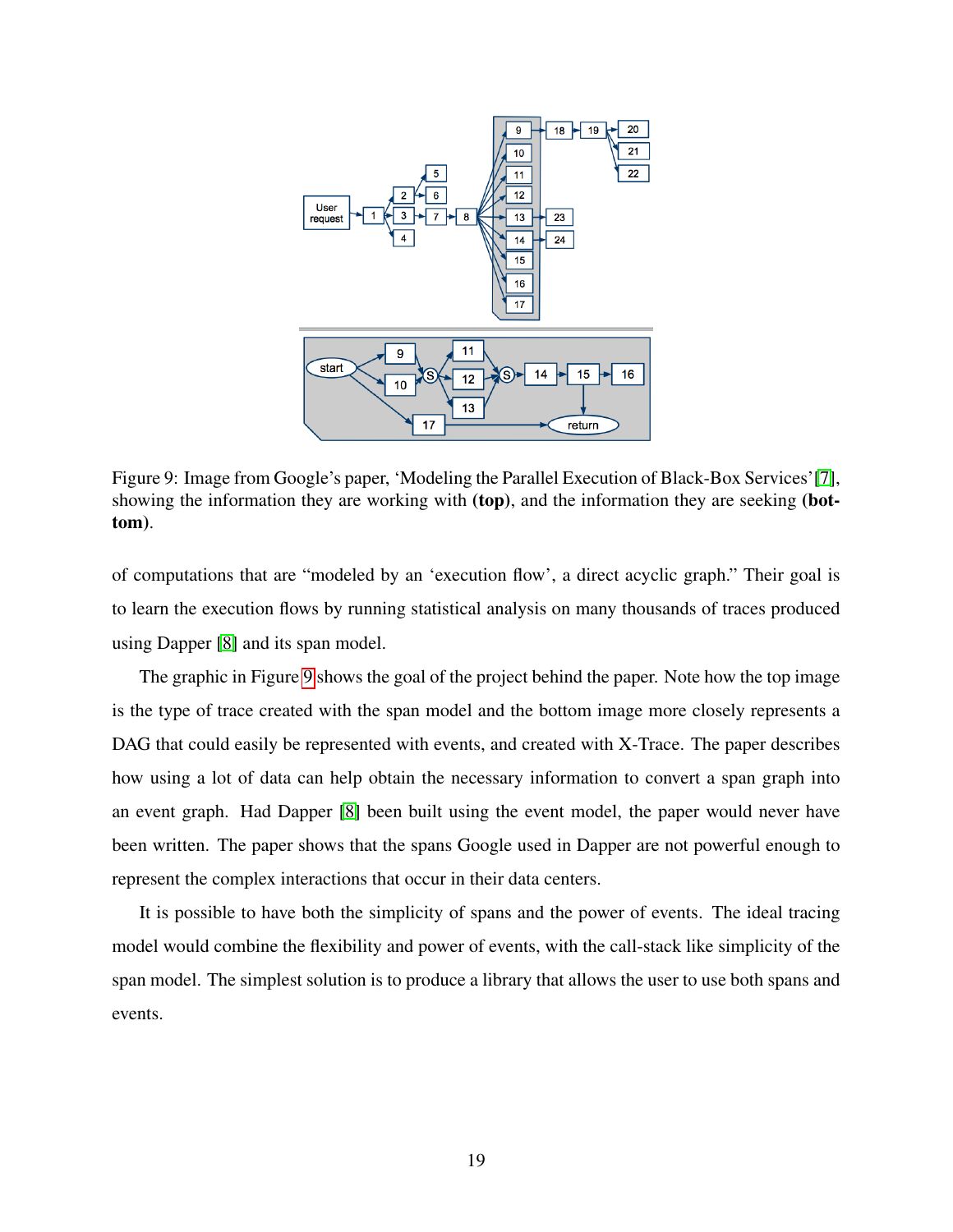#### <span id="page-20-0"></span>4.2 X-Trace With Spans

Our proposal is that events become the 'assembly language' of end-to-end tracing, and spans a higher level construct built on top of events, similar to the reduction described in Section [3.2.2.](#page-14-0) That reduction however is unsuitable for actual use because it breaks down if spans and events are mixed.

Ideally the developer would instrument his system with spans whenever possible in order to have the simplest and most understandable tracing information, and with events when the extra expressive power is needed. When viewing traces, the developer should be able to view the trace at a higher span level, and then drill deeper to view the more complex interactions represented with the events. In the next section we describe our attempt to modify the X-Trace [\[5\]](#page-27-4) tracing library to include such features.

#### <span id="page-20-1"></span>4.2.1 Execution

The X-Trace library has option fields, similar to those in many other networking services, that allow easy extension of the protocol. Option fields are  $\langle key, value \rangle$  pairs that are propagated along with the standard X-Trace metadata. Option fields are the perfect place to store the information necessary to properly add spans to the library.

The goal with the extension to the library is to allow the use of both spans and events in the same trace. Unfortunately, the method used in the reduction in Section [3.2.2](#page-14-0) is unsuitable because the strategy of walking up the event graph in post-processing to find a span's parent does not work. Without the restriction of the reduction that prevents otherwise, events can be dependent on multiple other events, and when that occurs it is not possible to deterministically walk up the graph to find a parent because there are multiple paths that might lead to different answers for the span's parent.

To solve this problem, we chose to store the ID of the current span (if there is a current span) in the current event's option fields. Because the 'current event' is local to each thread and propagated across machines, the correct span information is also kept thread-local and maintained across machines. The developer can use the existing X-Trace API as normal whenever he pleases, calling the essential functions, such as logEvent, logMerge, joinContext, etc. When he wants to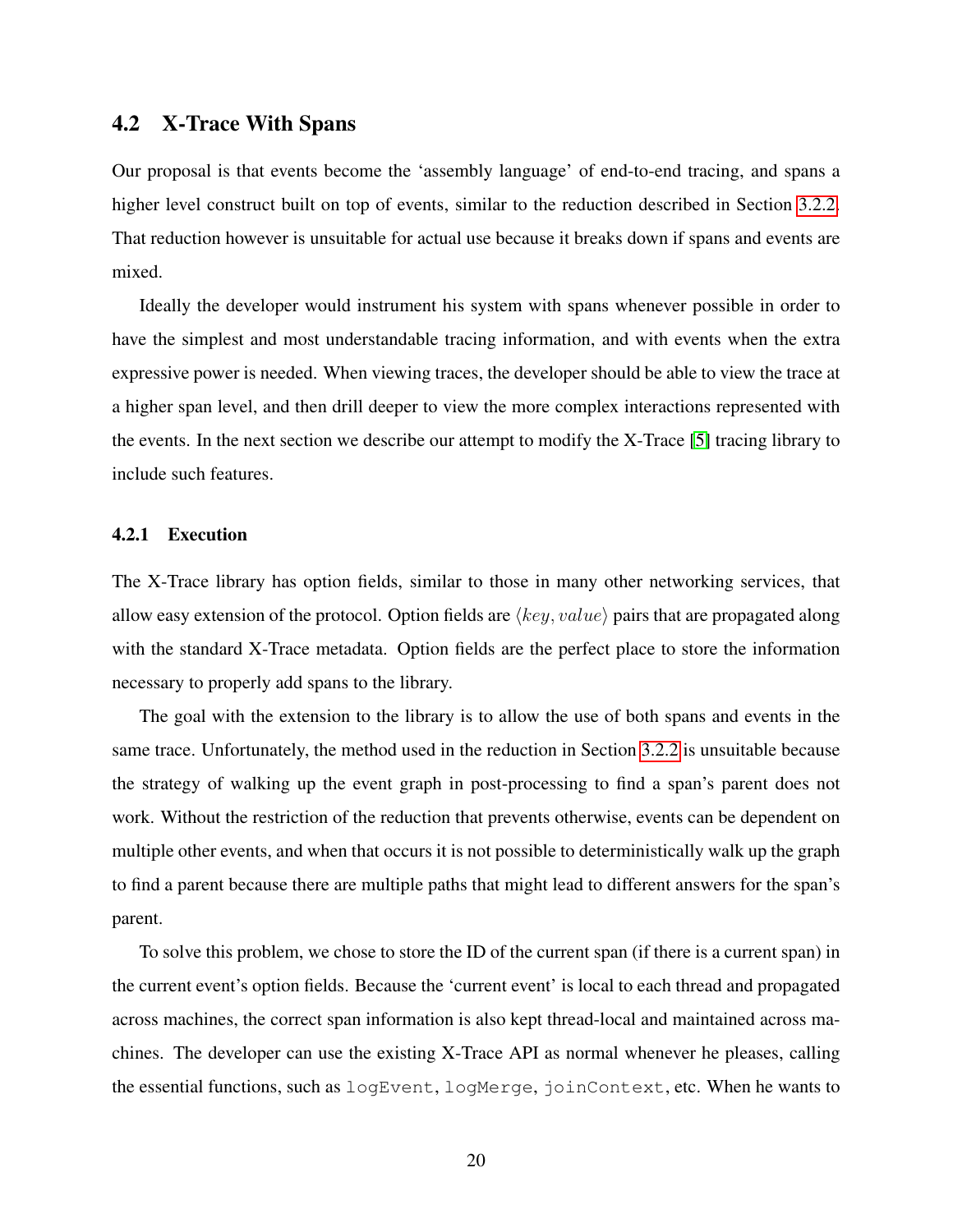begin a higher level span, he calls the startSpan function, which is presented (cleaned up for clarity) in Figure [10.](#page-22-0) The startSpan function returns an XTraceSpan object, which stores two ID's: the ID of the span that was just created, and the ID of the span that was current before that span was created (i.e. the newly created span's parent). This object is necessary to stop the span.

Stopping a span is as easy as calling the stop function on the XTraceSpan object returned from the startSpan function. See Figure [11](#page-23-2) for the code for the stopSpan function. The function takes the XTraceSpan object representing the span to be stopped. The function first logs an event with the END SPAN field set to the ID of the span stored in the XTraceSpan, which effectively stops the span. Next, the function updates the current span option field in the current event's option fields to be the ID of the parent of the span being stopped, which makes it possible to correctly start new spans in the future with the correct parent.

#### <span id="page-21-0"></span>4.3 Results

#### <span id="page-21-1"></span>4.3.1 Differences

There are some differences between the use of the X-Trace library with the span modifications and a tracing library that natively supports spans. Namely, with X-Trace and the spans addition the programmer cannot pop spans in the same manner that he can in a library, such as HTrace [\[3\]](#page-27-2). In HTrace, the library user can call a generic pop function that pops the current span and sets its parent to be the current span, without having to keep a reference to the current span. In X-Trace with spans, such actions are not possible, and the user of the library must maintain the 'stack' of spans himself. Often however, the 'stack' is just the XTraceSpan objects that are created in each new function called.

An example from a real world use of the span model provides evidence that developers do not often use the 'pop' functionality mentioned above. Specifically, in the currently proposed patch to integrate HTrace into HDFS, there are no cases in which a span is started but no references are kept to the newly started span [\[2\]](#page-27-1). Thus, the requirement of X-Trace with spans that stipulates that programmers must keep references to the spans they create in order to stop them does not constitute a serious disadvantage with the library.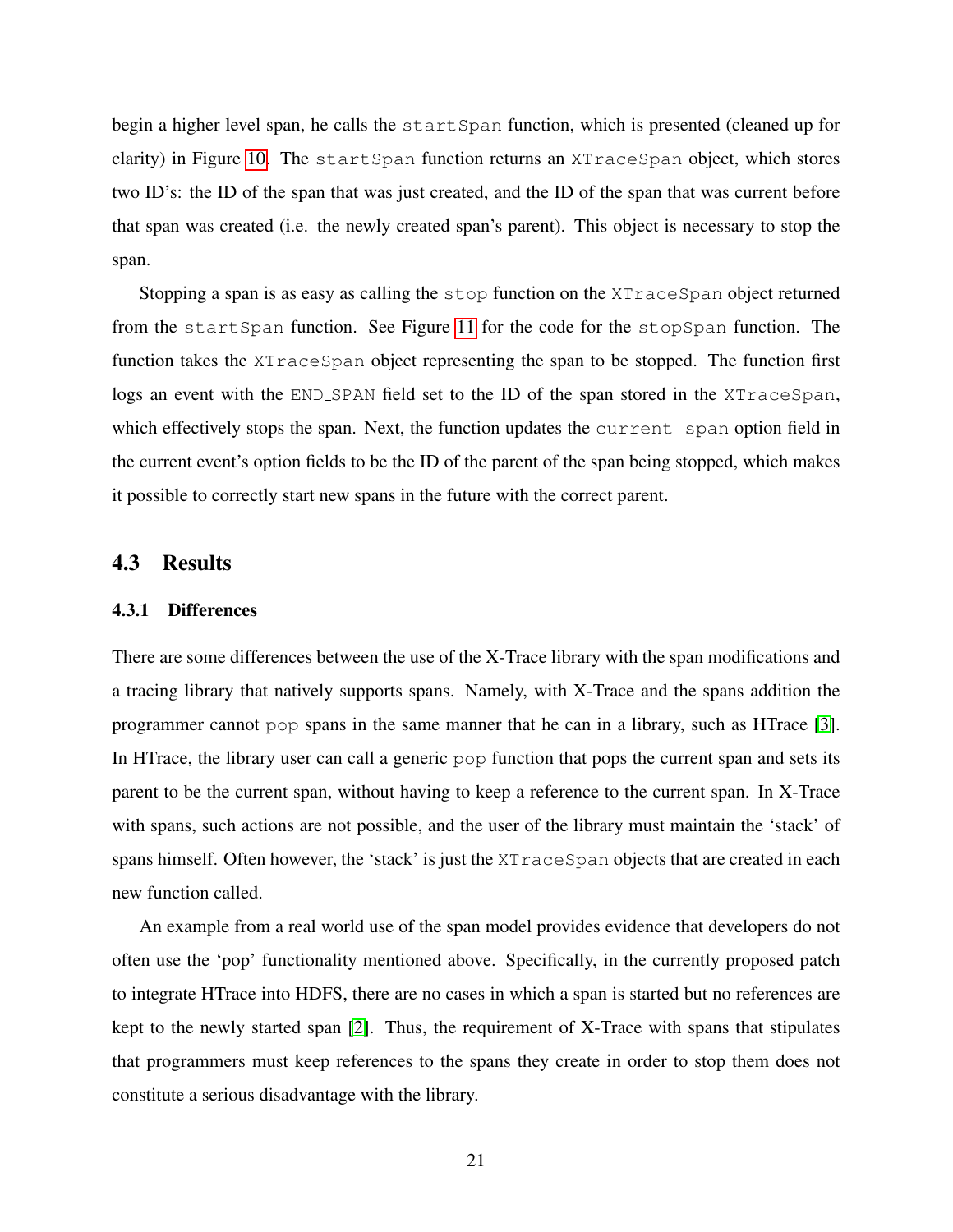```
public static XTraceSpan startSpan(String description) {
   // Creates a new event with the description passed in,
   // and sets it as the current event.
  // does not yet send the report that
   // describes the event to the database.
  XTraceEvent event = XTraceContext.createEvent(description);
  // Get the spanID of the current span
  String curSpanString = getCurrentSpanFromOptionFields();
  // X-Trace events support arbitrary key-value pairs.
  // We insert in the event two mappings before we send the report
  // to the database.
  // The first signifies that this event is a special startSpan
  // event.
  // The second stores the spanID of this new span's parent.
  event.put(START_SPAN_FIELDKEY, START_SPAN_STRING);
  event.put(PARENT_SPAN_FIELDKEY, curSpanString);
  event.sendReport();
   // Get the spanID of the span we just created
  String newSpanString =
      getFirstCurrentXTraceMetadata().getOpIdString();
   // and set it in the options for future spans
  // that might be started.
   setCurrentSpanInOptions(newSpanString);
  // Return a container object storing the ID of the
  // span that was just created, and the ID of the
  // span that was current before the new span
  // was created.
  // This object is necessary to properly stop the span.
  return new XTraceSpan(newSpanString, curSpanString);
}
```
<span id="page-22-0"></span>Figure 10: The startSpan function that uses X-Trace's option fields to store the current span's ID, and allows users to use spans and events in their systems.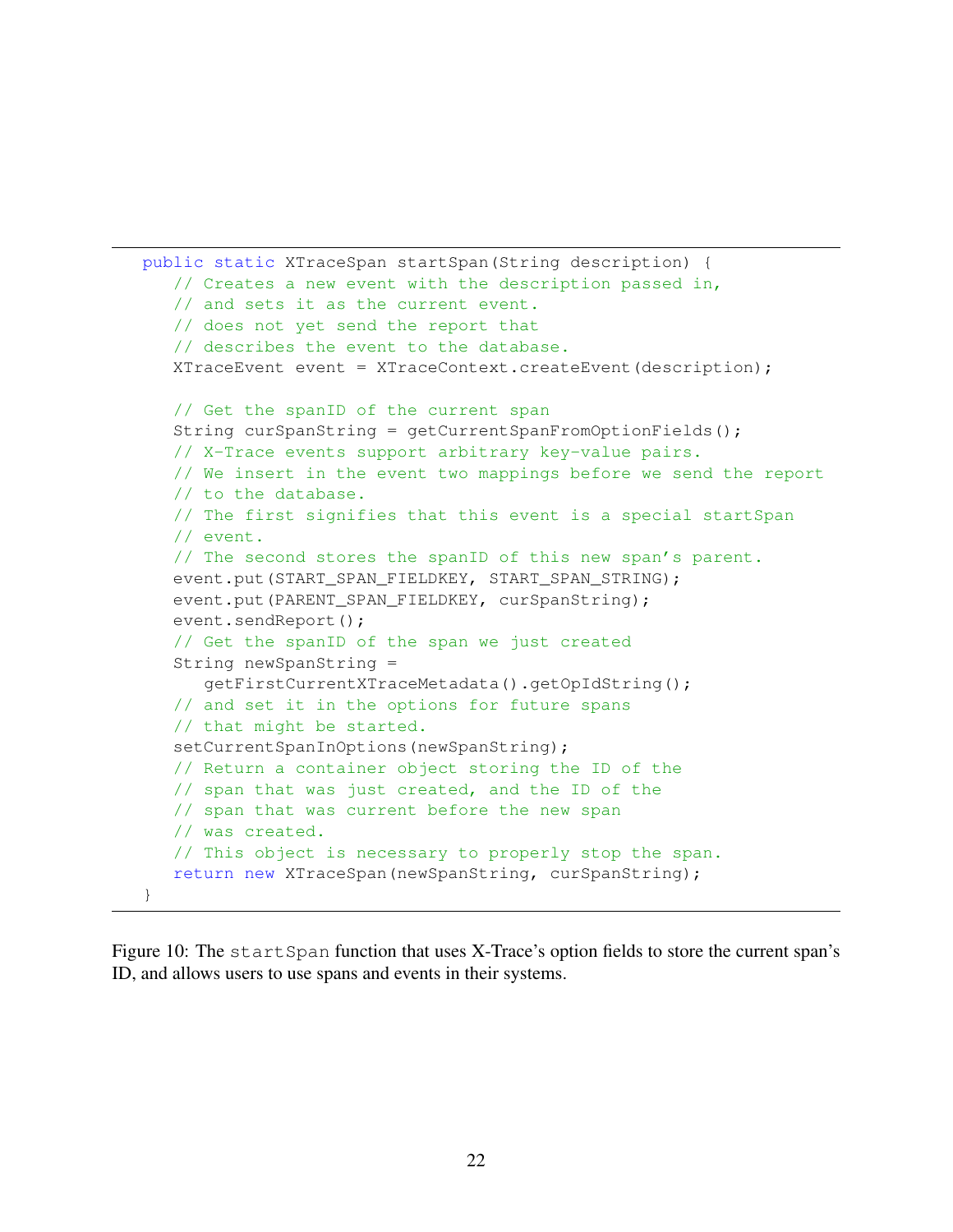```
public static void stopSpan(XTraceSpan toStop) {
  // Log the event signifying the end of the toStop
   // span.
  XTraceContext.logEvent(SPAN_AGENT,
                    NO_DESC_GIVEN,
                    END_SPAN_FIELDKEY,
                    toStop.getSpan());
   // Set the option field storing the current span,
   // to be toStop's parent (essentially a pop operation).
   setCurrentSpanInOptions(toStop.getSavedSpan());
}
```
<span id="page-23-2"></span>Figure 11: The stopSpan function that takes an XTraceSpan, which stores the ID of the span to be stopped and the ID of the parent span of the span to be stopped.

#### <span id="page-23-0"></span>4.3.2 Example

As an example, we created a simple 'chat' program with two threads. The program simulates two RPCs, with one saying 'hello' and the other replying back. We instrumented the example program with X-Trace's events and the spans we added to the X-Trace library to illustrate a trace that contains both spans and events.

In Figure [12](#page-25-0) and Figure [13](#page-25-1) we can see the X-Trace event graph representing an execution of the chat test program and the span graph created as a result of processing the event graph. Note that in Figure [13,](#page-25-1) CR2 and CR1 stand for Chat Runnable 2 and Chat Runnable 1 respectively, which are the two threads simulating the chat clients.  $r = cv1$  is the second thread receiving the first message, while send1 is the first thread sending the first message. The same applies for resp2 and recv2.

Note that while the span representation shows the high level structure of the computation, the specific details of how the greeting and response join together are missing. Figure [14](#page-26-0) shows a 'swim lane' style representation of the trace that shows both the events and the spans.

## <span id="page-23-1"></span>5 Conclusion

End-to-end tracing systems are very useful for maintaining and debugging complicated distributed systems and are consequently becoming more widely used among distributed systems developers.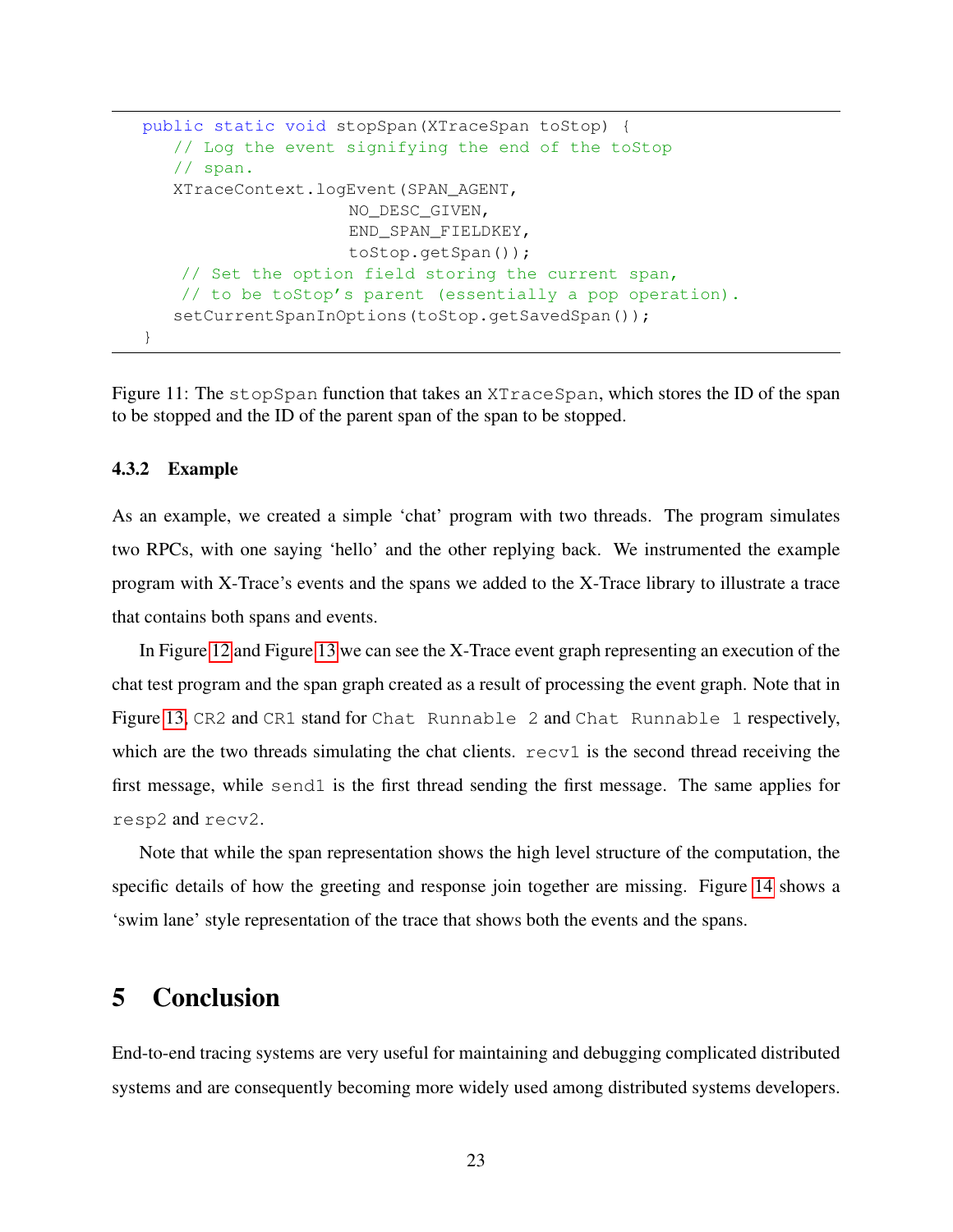As these tracing systems gain more traction, it is important to ensure the systems are built using the correct models.

The span model is insufficient to represent all aspects of all computations and is thus not a good choice for end-to-end tracing systems. While some developers may find the span model to be sufficient for their current uses, they may encounter problems as their systems grow and produce executions that cannot be modeled with spans. The event model is more powerful than the span model, but is not as simple to use. Distributed systems developers should think carefully when selecting a model for their own end-to-end tracing systems.

As just shown, it is possible to use both spans and events together when representing a complicated computation. The spans can be used to show the activation hierarchy of the execution, and the events can be used to represent the more intricate portions of the execution, as well as serving as the lower level building block on which spans are constructed.

In the future it would be interesting to explore the visualizations and data analysis made possible with systems instrumented with spans and events. The visualization in Figure [14](#page-26-0) is a good example of the types of visualizations that could be created with spans and events. A tool that initially shows a trace as only spans and allows the user to zoom in to see the events making up those spans would be very useful in understanding systems' executions.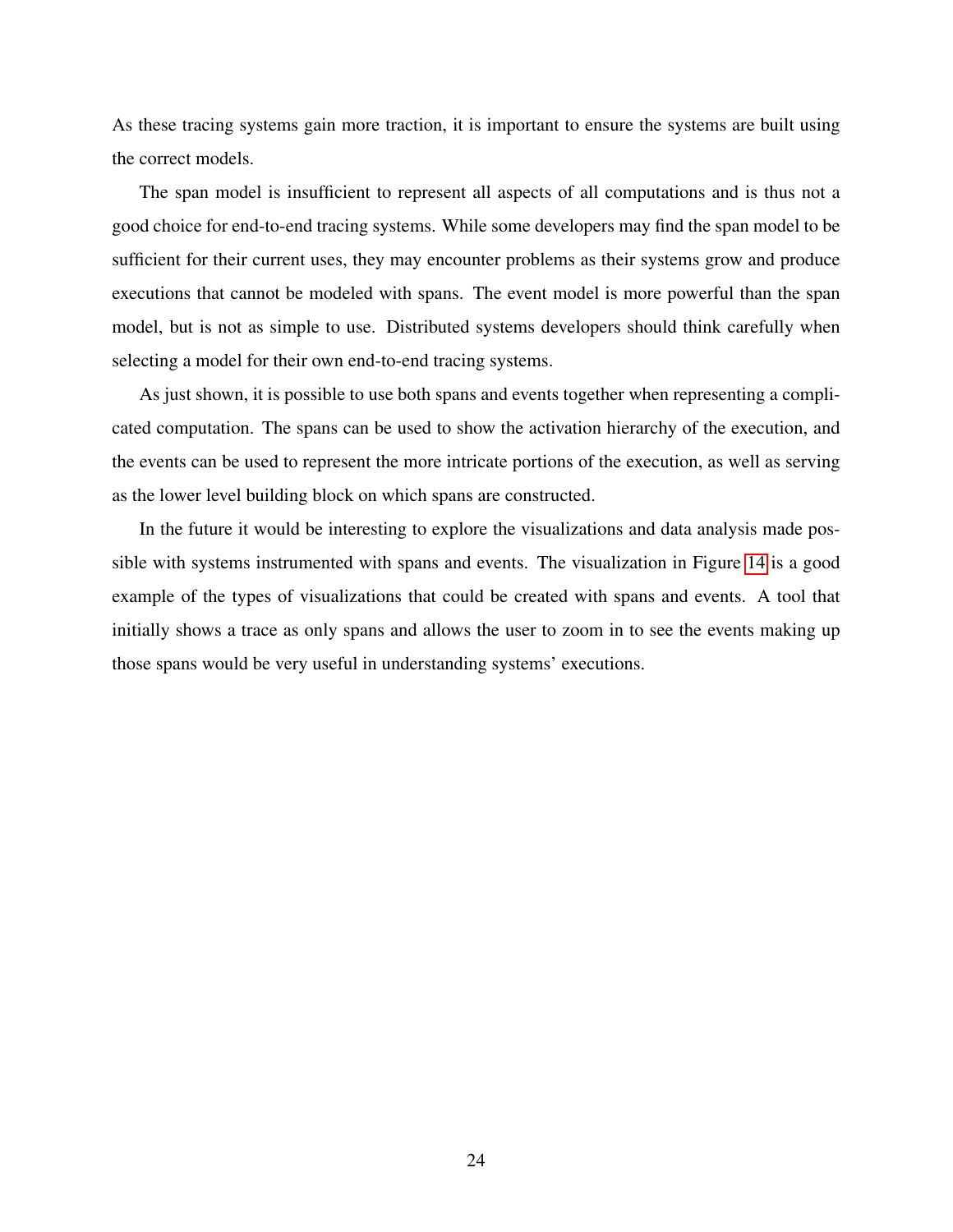

<span id="page-25-0"></span>Figure 12: X-Trace event graph for an execution of the test chat program.



<span id="page-25-1"></span>Figure 13: Span graph for an execution of the test chat program.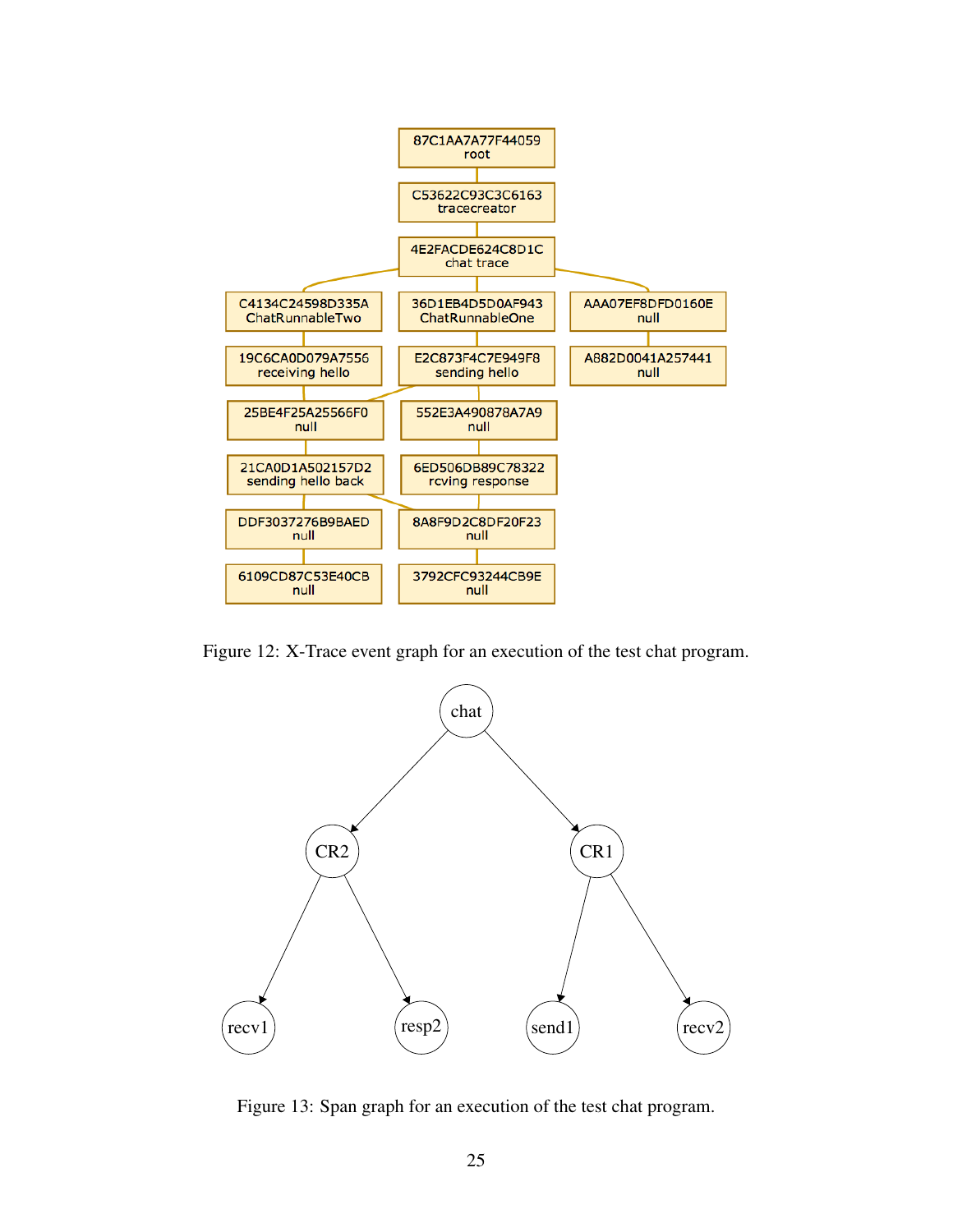

<span id="page-26-0"></span>Figure 14: A 'swimlane' visualization that shows both the events and spans for an execution of the test chat program. Black dots are events and purple lines are edges between events. The grey rectangles represent spans. Each of the three large horizontal bars in the background represent the three threads in the program. On top is the main thread, in the middle is the thread that receives a message first, and on bottom is the thread that sends the first message. Note how the rectangles representing spans match the span tree in Figure [13.](#page-25-1) The nested lighter rectangles in the second and third lanes are the spans created for sending and receiving the messages.